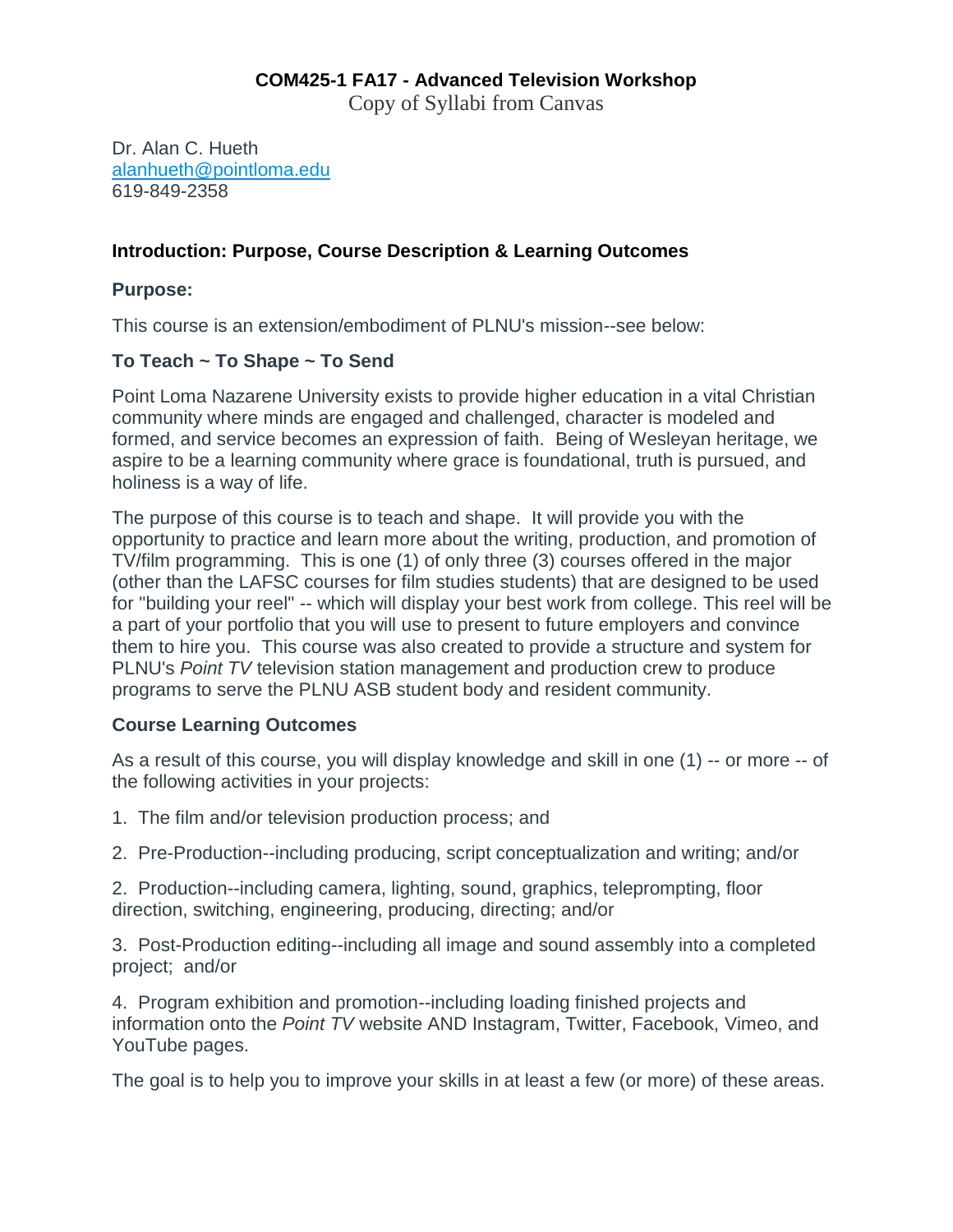## Point TV Management Team & TA's

## **This course is based on the following assumptions:**

1. We (students & faculty) are **stewards** of these technologies and PLNU *Point TV* homepage*,* Facebook page, Vimeo and YouTube pages, and all other social media venues.

2. *Point TV...* exists to **serve** the PLNU community.

3. *Point TV...* programs should **inform**, **nurture and uplift**, and (especially) **entertain** PLNU viewers.

4. *Point TV...* should showcase student scriptwriting, performance/talent, and/or production skills, providing students the opportunity to create an **"audition tape/reel"** that they can use for future job opportunities.

5. *Point TV...* should **showcase and celebrate the wider PLNU community's gifts and talents**.

# **General Expectations & Timesheet**

You will be required to do the following in this course:

1. Invest a minimum of forty (40) hours (for C-grade) on production of projects during the semester and, if you are interested in a future leadership position with *Point TV...,* you should invest as many hours as possible working with a present *Point TV* student manager (see the Mentoring Program below). This could involve attending meetings (in and out-of-class) with one (or more) of the managers, or working and assisting them with management tasks, and/or shadowing them as they work in their management role. You should track and document all time spent in these different activities, and note them on your production time sheet (filed attached at the bottom of this page). More details about hours and grading are included in the Evaluation and Grading section of this website;

2. Display evidence of an increasing interest in and appreciation for the development of writing and production skills that display professional production values. This includes being engaged and involved in the different areas of production, including leadership & teamwork, producing, scriptwriting, directing, camera, set design, lighting, sound, graphics, editing, and other crew positions. It also means faithfullyattending and actively participating in the in-class production planning and screening sessions; and

3. Exhibit evidence of sympathy and appreciation for the principles and doctrines of our Christian faith at PLNU in the programs that are produced for *Point TV*.

# **NEW "Mentoring Program"**

We're finally formalizing and providing guidance and structure on something that we've been informally doing for the past 10 years or so...and it has really enhanced student learning and skills AND confidence.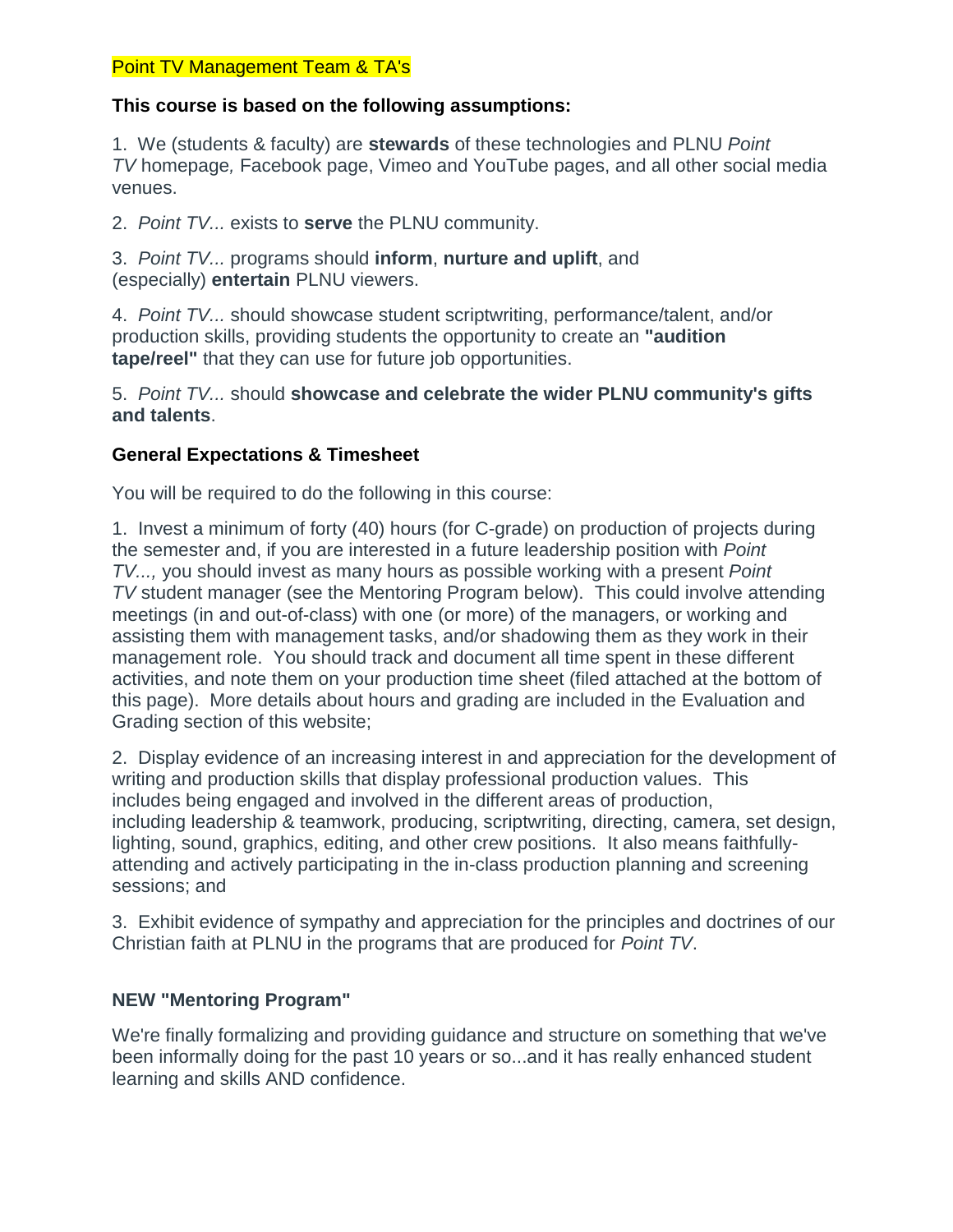One of the unique strengths of the media com major (and especially this course) is that inexperienced students have the opportunity to work with and be mentored by more experienced students. To accomplish this, you have the opportunity to earn course hours by attending scheduled mentoring sessions. These sessions include the following options:

1. If you're interested in increasing your knowledge and skill of a particular Point TV management job (eg. Station Manager, Productions Manager, etc.) you can meet with, shadow, and assist/work with the Point TV manager; or

2. If you're interested in increasing your knowledge and skill of a particular piece of equipment and production job, you can be paired with another student who will meet with you and demonstrate how to operate the equipment. These include the jobs of server, sound, remote camera, lighting, technical director (switcher), director, editing, and graphics for one or more of the different shows being produced this semester. Students and mentors will both earn half-time (one hour for every two hours) for their session(s).

**How to become a mentor:** just get good at what you're doing as a leader or production crew member, and let the Station Manager and Dr. Hueth know if your interested, and your name will be included on our mentor's list for this semester on this page....mentor names to be provided below soon.

#### **Mentors:**

Digital-Broadcast News Writing: Davis Bourgeois, Jr, Broadcast Journalism major Director of Photography (DP): Nick Macedo, Jr, Media Comm-Production major More later!

**How to become a mentee:** this can happen in a couple of ways. One way is to shadow, watch, and/or assist the mentor do their work during the production of a show or film. Another way is to let the mentor know of your interest and set up a mutuallyshared time when you can meet at the studio and do a more formal instruction session.

You MUST note this activity on your time sheet, and include the name of the mentor or mentee that you worked with on this.

# **Timesheet (available on Canvas) [COM243 425 Spring](https://canvas.pointloma.edu/courses/34293/files/1425689/download) 17 TIMESHEET**

## **Point TV Shows**

## **Watch Our** *Point TV* **Shows**

See all kinds of projects and films that can inform, inspire, and stir some creative thinking for this course and beyond.

Here's the *Point TV (Links to an external [site.\)Links](http://pointtv23.com/com425and243/) to an external site.* website that includes show descriptions, production schedules, crew lists for shows, press releases/news about the latest news about the station and the media com and broadcast journalism students and their activities.

*[Point TV's Facebook](https://www.facebook.com/pages/Point-TV/447038881997027?ref=hl) (Links to an external site.)Links to an external site. Point TV [Vimeo Channel](http://vimeo.com/channels/pointtv/52421676) (Links to an external site.)Links to an external site. [Point TV YouTube Channel](https://www.youtube.com/channel/UCbSHEdR_GA73Wpay3g4OuBQ) (Links to an external site.)Links to an external site.*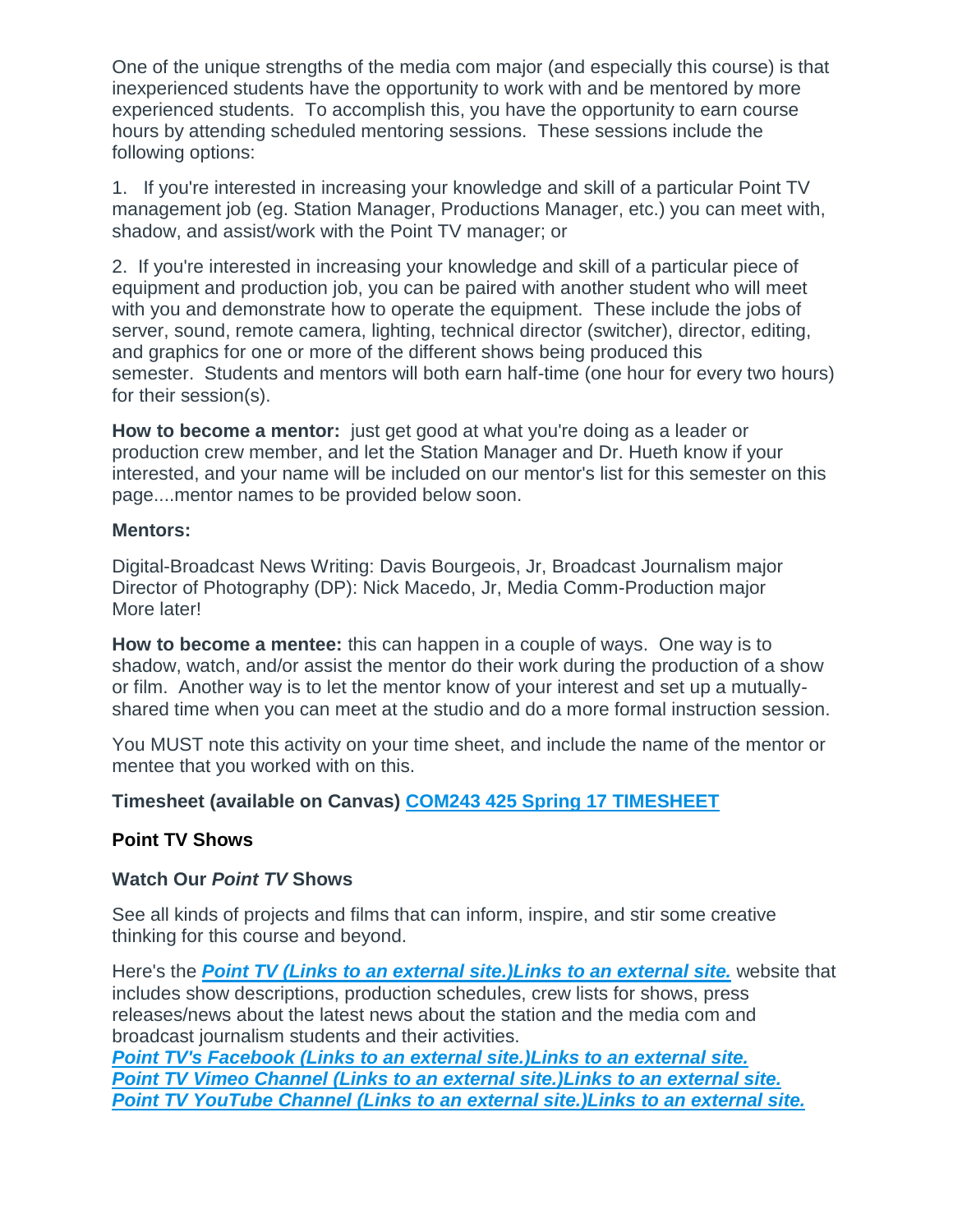# **SHOWS TO BE PRODUCED – Spring, 2017**

*A NEW PROPOSED: 30 Questions...***an interesting take on the show** *73 Questions* We need crew to sign up ASAP for a show being pitched by one of our talented filmmakers, Lindsay Vertullo! Scroll down to the bottom and get more information!

*Coastline News*—six (6) shows. Live 20 minute (or so) news shows. All broadcast journalism majors are REQUIRED to participate in all six (6) shows as a shooter-editor (assigned package or VO-SOT) OR as talent OR crew member. The Coastline News manager will be assigning projects and providing a project-deadline schedule for you. All broadcast journalism majors are REQUIRED to complete the following this semester:

Two (2) VO-SOTs Two (2) news packages

For details, contact Davis--our *Coastline News* manager.

**Comedy show**—*nothing on the slate at this point...but we're open to pitches!* For ideas for comedy shows: check out the funniest at Splitsider [\(Links to an external](http://splitsider.com/2013/07/the-11-best-video-sketch-groups-on-the-internet/)  site.) (Links to an external [site.\)Links](http://splitsider.com/2013/07/the-11-best-video-sketch-groups-on-the-internet/) to an external site. and Laughspin [\(Links to an](http://www.laughspin.com/2011/07/26/eleven-web-shows-that-should-be-television-shows/)  [external site.\)](http://www.laughspin.com/2011/07/26/eleven-web-shows-that-should-be-television-shows/) (Links to an external site.)Links to an external site., and [Refinery](http://www.refinery29.com/2014/04/66133/best-internet-series)  29 [\(Links to an external site.\)](http://www.refinery29.com/2014/04/66133/best-internet-series) (Links to an external site.)Links to an external site., and others that you can find! Just some ideas and suggestions!

**Professors Drinking Coffee --** two (2) shows featuring a host and PLNU faculty member Q & A about "light roast," "medium roast," and "dark roast" questions...a closeup look at who they are, what's really important to them, why they do what they do, etc.

*Acoustic Showcase*—two (2) shows--or more (15-20 minutes). A music show that includes an interview with a talented PLNU student guitarist/instrumentalist, and three song-performances. The performance portion of the show can be a carefully preplanned, multi-camera,live-to-tape studio-produced performance and add effects (eg. well-timed defocuses--and other FX) in post OR shot documentary style in studio or elsewhere.

*Loma Sports Tonight (LST)--* four (5) 15-20 minute (except LST basketball) sports shows on PLNU sports teams and/or games. Also, a "pilot" (and possibly weekly) for "Coach's Report" --a short interview show that can be included in *Loma Sports Tonight* and/or posted on PLNU's athletic dept website.

*LST PLNU Women's & Men's Basketball games-*-four (4) games in two (2) nights: February 2nd and 4th (see course schedule about times). Live-to-hard drive 3-camera game with color, play-by-play, and floor reporter--including complete pre-game show, 1st half, half-time review, 2nd half, and post game show.

*The Beat*--a 15-20 minute studio or field-interview-based shows that tackle controversial, interesting, and/or intriguing subjects. The show must include least one studio interview and b-roll that is relevant to the subject matter of the show.

Film Review Show--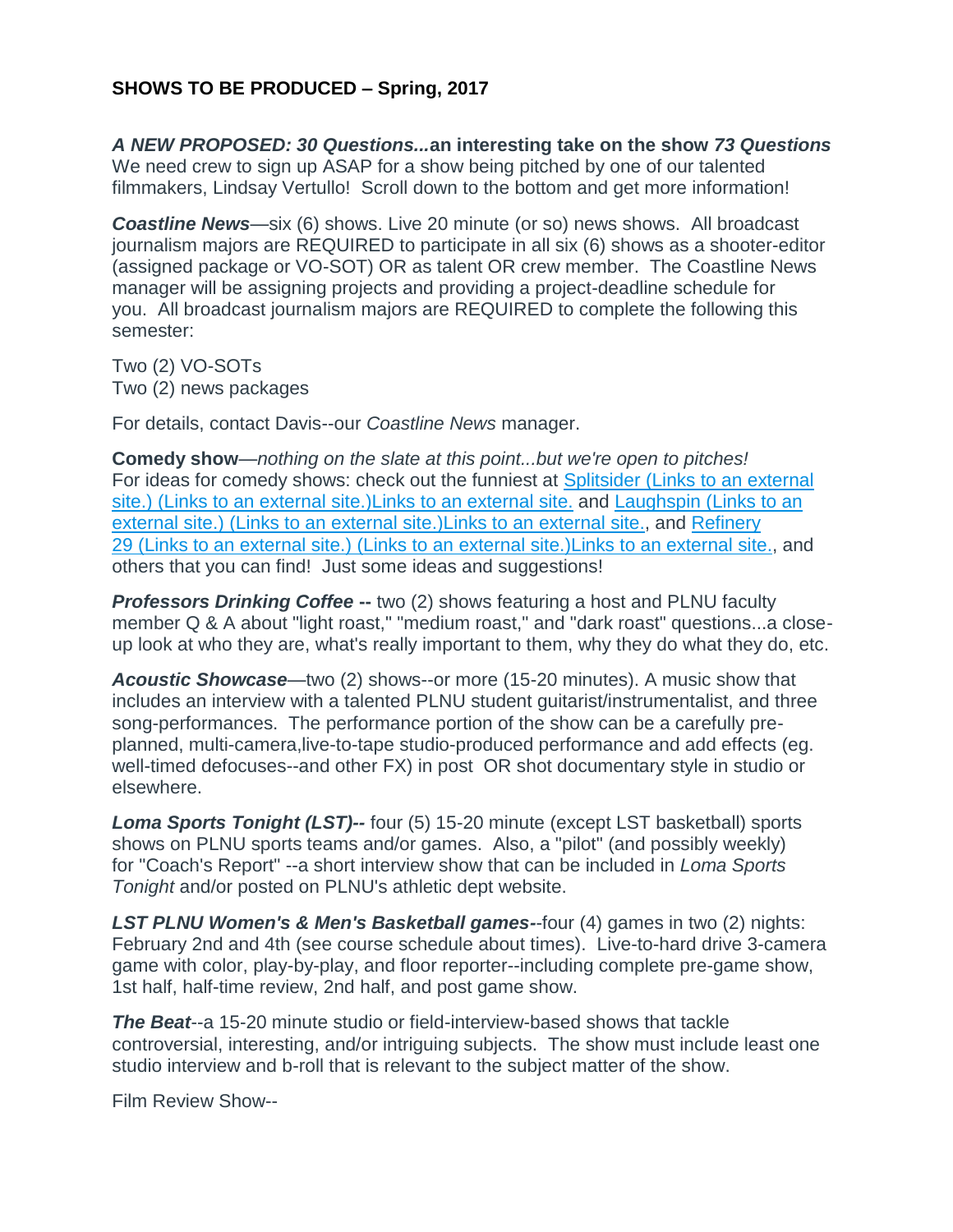#### *Journeys* **documentaries:**

1. *Point TV Ventures* (tentative title): a 5 minute documentary about Point TV --the who, when, when, where, why and how. It should include the leaders, producers, and others involved in all of the different shows to be produced this semester--with b-roll clips of past shows, etc.

2. *Behind-the-Scenes* --a 5-10-minute (or so) documentary that features a story (or stories) about what happens behind-the-scenes of making a *Coastline News* show, or a *Loma Sports Tonight* with a basketball game, or another show that will be produced this semester. If interested in this, please let Hueth know what you want to do and we'll help you to envision, structure, and shoot this show...and optimize its engagement and entertainment values.

**[The 60-Second Challenge](https://canvas.pointloma.edu/courses/34293/files/1425688/download?wrap=1) a** - Short Films--at least four (4) short films --each no longer than one (1) minute.

This assignment includes two items:

- 1. A short pitch; and
- 2. The short film

Every media comm major must submit a "pitch" for a short film. And every media com major must be involved in the production of at least three (3) short films this semester. The films will be issued a number (eg. Film 1). Films 1 & 2 will be due on week 10, and films 3 & 4 will be due week 16. For inspiration and ideas, see some sample films at: Filminute [\(Links to an external site.\)](http://www.filminute.com/films/2014/tuck-me-in/) (Links to an external site.) Links to an [external](http://www.filminute.com/films/2014/tuck-me-in/) site..

*Point TV Show Promos*--five (5) 30-second show promo-commercials for *Reel Students, Acoustic Showcase, Coastline News,* and/or other shows*.* These must have a theme and be creatively-scripted and include clips (short soundbites, scenes, etc.) from past shows. Writers: please, please, please utilize knowledge from com 175 before you write this script.

Exampl[e](https://canvas.pointloma.edu/courses/34293/files/1425683/download?wrap=1)s: see **B[Show Promo Examples](https://canvas.pointloma.edu/courses/34293/files/1425675/download?wrap=1)** 

*Heynouncements* -- *informal PLNU events & news video blog* ---- ten (10) weekly fun, informal, brief updates on Loma events and news (social media interaction)--Length: 1 minute each--shows produced in advance enough to show in chapel.

**The PLNU Athletics Department Commercial** -- a 60-second commercial promoting the PLNU athletics department that sells prospective students (and their parents) to attend and be an athlete at PLNU. Plans are to show it on regional television on Fox Sports in mid-February. The script was written by Riley McQuown last semester. Analise Nelson will be directing and Nick will be DP-ing this project.

**Pitch an idea for a show!** The *Point TV* mgt team and instructor will consider pitches for new shows--depending on need, creative approach, etc.. For more details, see Dr. Hueth or Nick Macedo, *Point TV* Station Manager.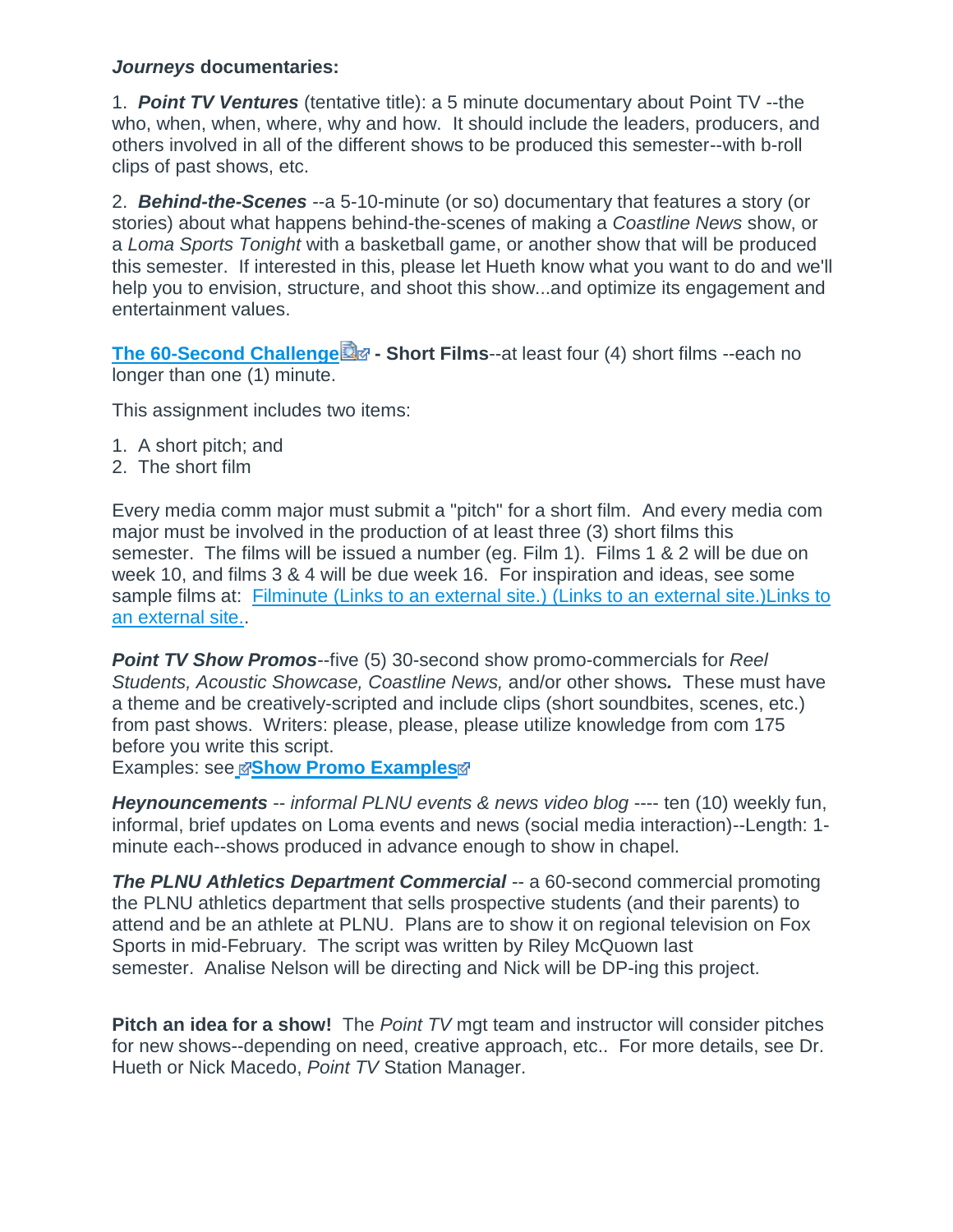# *30 Question***s info:**

**Working Title** – 30 Questions **Genre** - Short Documentary Style Reality Show **Duration** – Length varies between 5 to 12 minutes **Target Audience** - 15 to 30 Male/ Female. Includes students and facility on campus, Point TV viewers and students looking at in attending PLNU interested in majoring in Film/Production/Journalism.

**Synopsis/Outline** - Every other week one episode of the show 30 Questions (name can change) would be produced. The show would highlight the spontaneous and comical internal thoughts of that week's interviewee while they are getting ready to go do a hobby they enjoy. The interviewee will be asked 30 random questions by an off camera host. The questions are closed ended random questions that slowly tie into the hobby that they will reveal at the end of the episode. The process of watching the interviewee get ready while they answers the random questions will help keep the viewer entertained and curious as to what hobby will be revealed. Revealing the interviewees hobby at the end of the episode will allow for the audience to be curious about where the questions are leading and then eventually surprised when their hobby is revealed.

Each episode will interview a different student from the major or school with an interesting talent or hobby. This type of show will allow the Media Com department the ability to get to know their students and their individual personalities better. 30 questions will be prepared before shooting and will be asked in rapid-fire by the interviewer behind the camera. Cut a ways to the hosts face will show reactions shots that are comical to what is being said. The interviewee will answer the questions however they see fit while performing the task of getting ready for their hobby. This could be a hobby such as baking, painting, practicing a sport, playing video games, going horseback riding etc.

**Character Breakdown** – Students in the Media Communications major (subjects could vary depending on availability and other personable talent outside of the major that students may want to interview).

# **Visual Elements** –

- Camera Movement
- Editing
- Talent (interviewee)
- Props (depending on activity/location)
- Lighting (depending on location)
- Interviewer (occasionally shown)

# **Audio Elements** -

- Soundtrack
- Effects (foley)
- Music
- Interviewers voice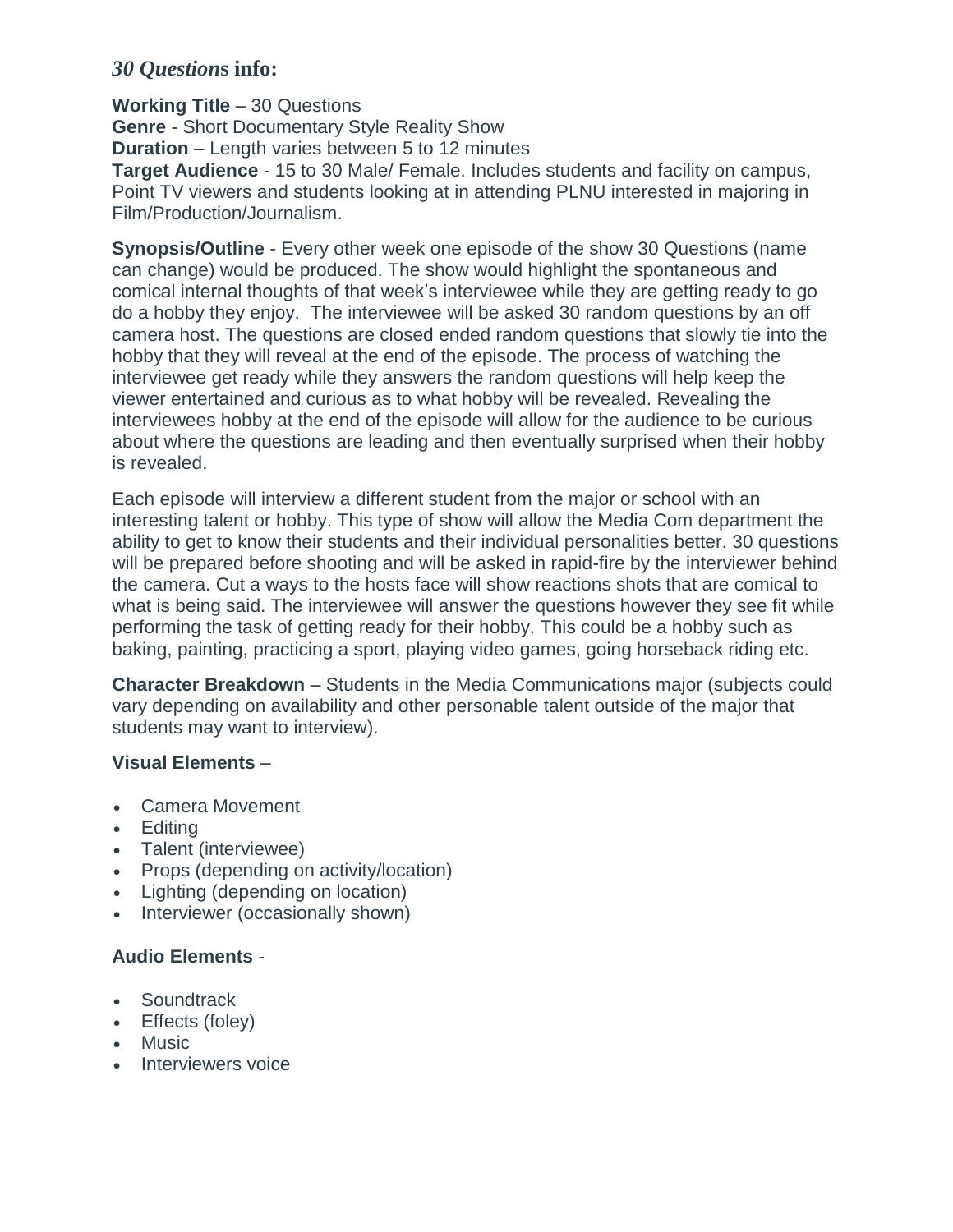**Rationale** - Easy producibility allows for students to solidify their foundation in simple shooting, recording and editing which allows room for creative vision. This type of show allows for an inside look into the interests, quirks and dislikes of the students in the Media Com major. It gives students who may normally classify themselves as "behind the camera students" an opportunity to try being in front of the camera in a nonintimidating atmosphere. When posted on Point TV's channel, future students looking at the Media Com department will be able to see the different people in the major.

**Requirements & Resources** – The show will need a director, executive producer, writer, DP that can shoot effectively while walking around, editor, audio tech, host (interviewer) and interviewee. Can be filmed in the TV studio or on location pertaining to what the interviewee's hobby is.

**Constraints and Contingency** – Foreseeable problems could include any technical roadblocks including lighting, sound or timing difficulties. Planning and scheduling in advance done by the executive producer would overcome these issues.

## **Legal and Ethical Considerations** – None thus far

**Budget** – None thus far

## **Sample Questions:**

Questions will vary depending on person, the location and their selected hobby. These are just a handful of questions that could be asked. The questions are not limited to these and producer/writer should work together to continue to come up with other questions to mix up the episodes.

Host: Greets guest with hello

Guest: Answers with hello etc.

Host: I'm just going to ask you 30 questions!

Guest: responds

Host:

- 1. How are you feeling these days?
- 2. What's the best thing that happened to you this month?
- 3. What's the best thing that's happened to you this year?
- 4. What's your favorite season?
- 5. Favorite holiday?
- 6. Would you ever live anywhere besides the west coast?
- 7. What's the biggest surprise you've ever had?
- 8. If you could do a flash mob where would it be?
- 9. Do you like (sports, type of food, type of animal?) ß depending on what their hobby is, this question will allude to it
- 10.What's your favorite food?
- 11.What's your least favorite food?
- 12.Its 4am on a Friday night, what do you eat?
- 13. Tell me your favorite (depending on their hobby).
- 14.Can you answer that again now that that's a question?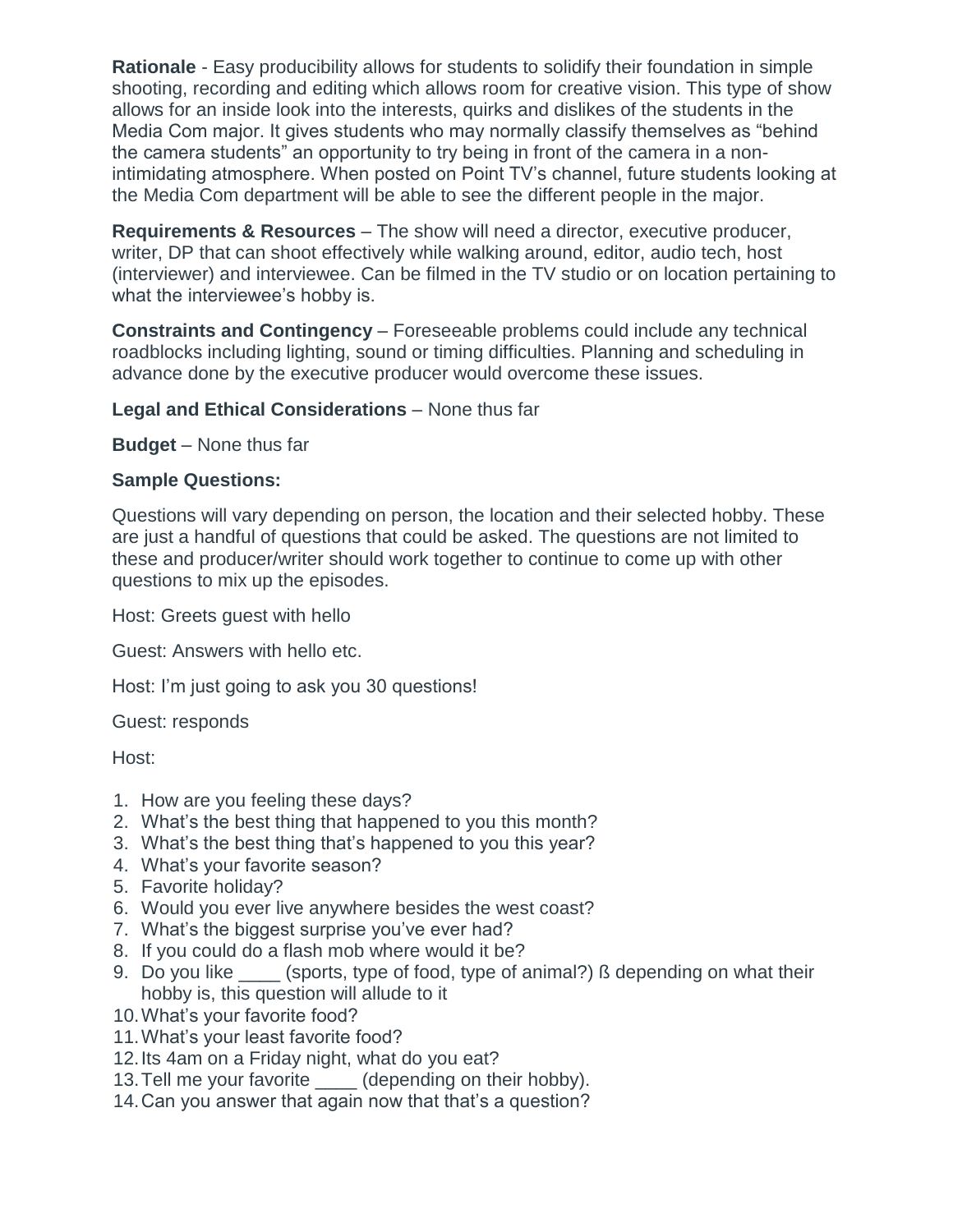15.What are three things you cannot live without?

16.What's your favorite superhero?

17.Who is a person you'd love to have coffee with?

18.Who is a historic figure you'd love to have dinner with?

19.Seven questions from now \_\_\_\_\_\_\_\_(a command regarding their hobby)

20.Who is the last person you texted?

21.Who is the last person you tweeted?

22.Favorite country to visit?

23.Last country visited?

Where is your hometown?

What's the best thing about San Diego?

24.What's your spirit animal?

25.Favorite movie?

26.Movie you laughed the hardest through?

27.What is one thing you cant live without?

28.What was your first job?

29.Who's your style icon?

30.What did you wear to your first prom?

31.What's the worst fashion trend at PLNU?

32.What's your favorite TV show of all time?

33.Have you ever Googled yourself?

34.What did you think when you Googled yourself?

35. If you weren't studying what else would you study?

36.What's something you can't do?

37.What is the most absurd nickname someone's given you?

38.What makes you laugh the most?

39.What angers you the most?

\*\*\*Hobby is reveled through location and talent now performing it\*\*\*\*

40.What is \_\_\_(their hobby)\_\_\_\_ really like? 41. What if I told you I'm a master (whatever their hobby is)\_\_\_

Guest: Thanks !

# **"The Unit"**

For those that may not know, PLNU media com and broadcast journalism students have been providing production services for on and off-campus non-profit and for-profit organizations since 2005. The exponential number of requests over the past few years has prompted the creation of, for lack of a better term, an organized *group* -- which includes those students involved in this kind of activity. These are students who have proven their skills, work ethic, dependability, and trustworthiness through their individual, group, and class projects. The name of this group has been-- to date -- the PLNU Professionals Unit. I'm leaning toward *The Unit* as an official name.

The past two years students have worked on a number of projects: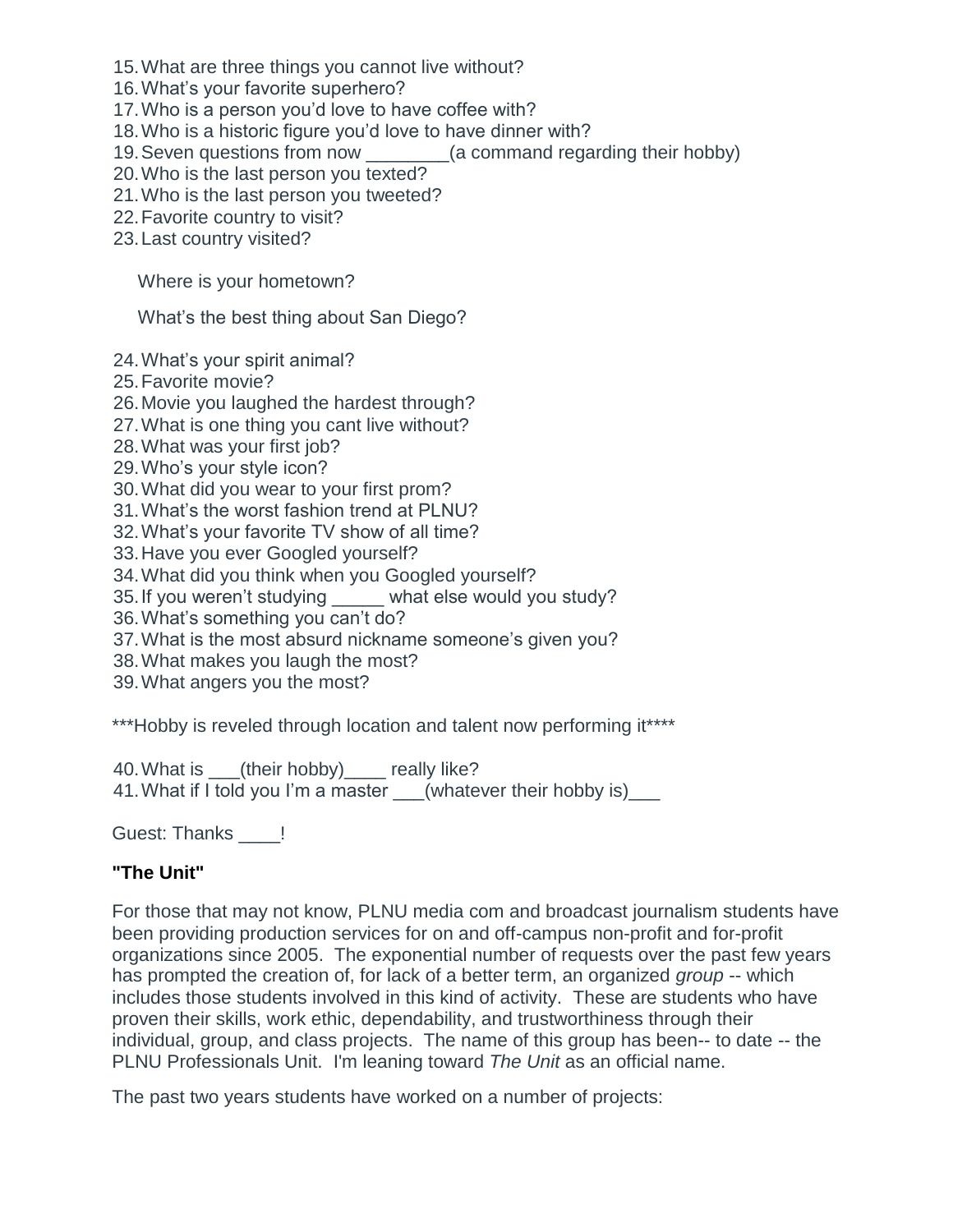- Several videos for Lord & Gladden (a local investment company)
- Three (3) faculty using technology videos for PLNU's Provost office
- A 15-minute grant-funded documentary called *Stay With Me* -- for Point Loma School district

This year, we'll be writing and shooting the following:

- More faculty and technology videos throughout this school year
- A new Department of Communication and Theatre promotional video for the department's website

We're looking for students with proven skills, a strong work ethic, dependability, and trustworthiness to work on these projects. I'll be talking with Rick and some of the *Point TV* leadership team about possible students to approach. These are paid positions - it's minimum wage for PLNU funded projects. Outside projects can involve higher pay - as much as \$12-15/hour (depending upon your role, complexity of project, project budget, etc.).

# **Production Workshops**

This semester we will have the following workshops:

**Field Lighting**--instruments, accessories, and purposes

**Field Cams with Studio Configuration**--how to set up cameras for multicamera remote productions

**Technical Directing & The Switcher-**-review and advanced techniques for using the switcher

**Graphics**--Xpressions and basic Adobe After-Effects for television shows and films **Editing**--a "How do I do this?" session--revewing some basics and going beyond the basics

See Course Schedule for these workshops.

# **NEW! Screening Critique Assignment**

PURPOSE: In order to prepare you for producing the projects that you will be working on this semester, you're required to screen and critique a program that is relevant to projects that you will (mostly) be producing this semester. This will help you in your thinking, preparation, and execution of your production techniques in your projects.

OBJECTIVE: as a result of the screening and analysis of the project, students will display an understanding of story and production technique for writing, producing, shooting, directing, sound, and editing of a TV news story OR a short one minute film.

# **For Broadcast Journalism majors:**

You must screen a professional news story from the National Press Photographers Association (NPPA) (Links to an external [site.\)Links](http://competitions.nppa.org/best-of-photojournalism/bop-category/tv-news-photography/) to an external [site.](http://competitions.nppa.org/best-of-photojournalism/bop-category/tv-news-photography/) website. Screen, note, and describe the following about the story:

- 1. What is the story about and, in general, why was it so good?
- 2. Describe the structure of the story--from beginning to end? What kind of information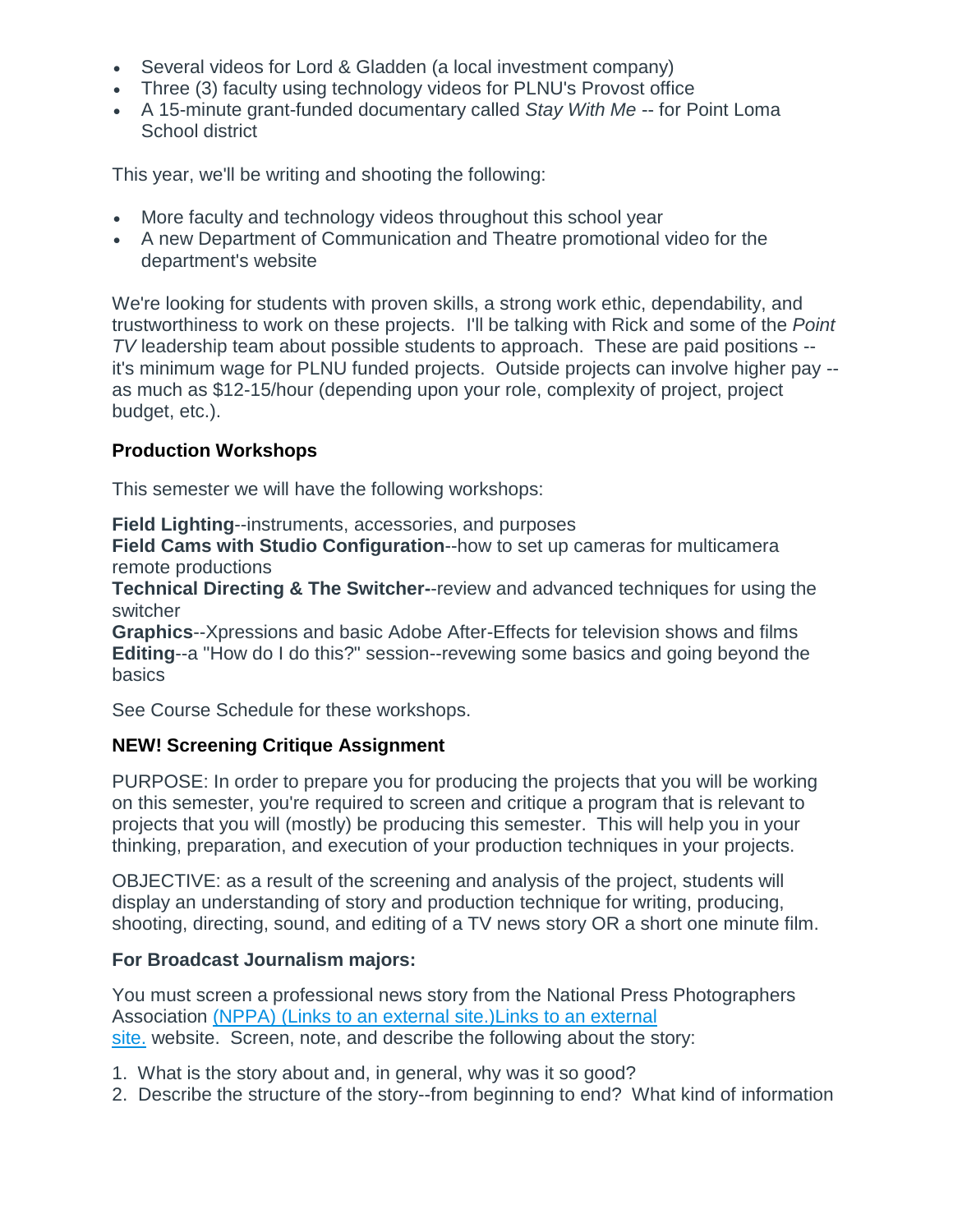is heard and shown in the beginning (Act I), the middle (Act II), and the end (Act III)? 3. Also, describe how they convey this information in each act--eg. through VO narration, on-camera narration, soundbites, imagery and NAT sound, music, etc.

4. Describe the narration and soundbites: what kind of info did the narration include, and what made the lead-ins to sound bites work? Also, what kind of information was conveyed by the sound bites and how many seconds were they?

5. Describe the variety of framing (CS, MS, CU, ECU, etc.) of the shots used in the story--and the variety of angles (eye level, low, high, etc.) AND compositions (subjects/ objects centered, balanced vs. unbalanced, etc.), AND any camera movement or zooms, and how these shots contributed to making this story clear and compelling to watch.

6. Describe how the content -- what's being shown in the shots and how the content of the shots are related to the narration.

7. Describe any lighting that is used (natural lighting OR 3 or 2-point, etc.) and how it contributed to the tone and content of the story.

8. Describe the elements of the soundtrack--did they use ambient sound or NAT sound? If so, how, where, and why? Use of music--and if so, how did it contribute to the story's success?

9. Describe the editing of the story: what was the pace of the story like and how often did shot changes appear --eg. every 2-3 seconds, and how they used different shots to show the story. Also, what kinds of transitions did they use (cuts, dissolves, fades, wipes, etc.) and how did they contribute to the engagement of the story? 10. Describe the use of any graphics--text or other imagery.

In your post, please include the following:

- 1. The link to your story; and
- 2. Copy and paste the questions above prior to each answer in your report.

# **For Media Communication majors:**

You must screen a short (1-2 minute) film on the [Filminute](http://www.filminute.com/films/2016/) (Links to an external [site.\)Links](http://www.filminute.com/films/2016/) to an external site. website -- or another site -- that you consider a good film. Screen, note, and describe (in detail) the following in your report:

1. What is the story about and, in general, why was it good? Conflict? Humor? Compelling dramatic situation?...or something else?

2. Describe the script and how they conveyed the story from beginning to end: what is heard and shown in the beginning (Act I), the middle (Act II), and the end (Act III)? 3. Describe how characters are revealed through dialogue, behavior, location, lighting, etc.

4. Describe the soundtrack -- including ambiance, NAT sound, music, and sound FX. 5. Describe the director of photography (DP--cinematography and lighting) execution, including the framing (CS, MS, CU, ECU, etc.) of the shots used in the film, the angles (eye level, low, high, etc.), compositions (subjects/ objects centered, balanced vs. unbalanced, etc.), AND any camera movement or zooms, and how well they were done. 6. Describe the directing -- the actor staging, camera staging, and camera shots -- and how the shots (framing, composition, movements, over-shoulder, etc.) were appropriate and worked well in revealing the character(s) and showing the story by revealing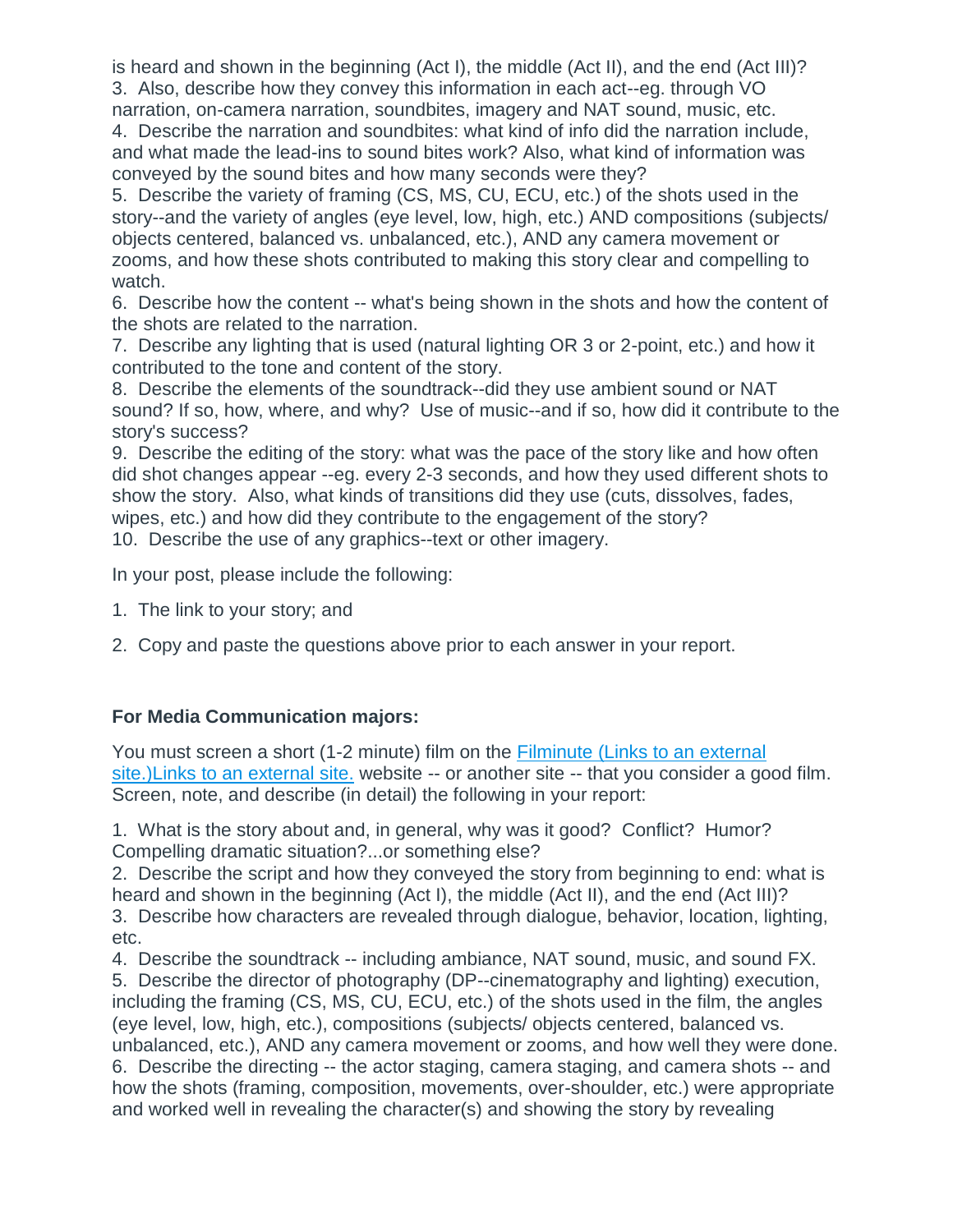character beats and plot points.

7. Describe any lighting that is used (natural lighting OR 3-point or dramatic 2-point, etc.) and how it contributed to the tone, content, and message of the story.

8. Describe the elements of the soundtrack--did they use ambient sound or NAT sound? Silence? If so, how, when, and why? Also music: what kind used (rock, classical, jazz, etc.) and how did it contribute to creating a mood and story engagement and success?

9. Describe the editing of the story -- including the shots, timing/pacing, cut-aways, cutins, overlap/reaction shots -- and the types of transitions (cuts, dissolves, fades, wipes, etc.) -- and how the editing made the film engaging and interesting to watch.

10. Describe the use of any graphics--title text (type and style of font, composition, over imagery, etc.) and how and why it was appropriate for this story and film.

In your post, please include the following:

1. The link and title of the film; and

2. Copy and paste the questions above prior to each answer in your report.

# **NEW! Basic Camera-Sound-Editing Assignment**

**Purpose:** the purpose of this assignment is to build on what you learned in COM 243: to provide a hands-on opportunity for you to become more familiar and confident with operating a digital camera AND to practice some different camera techniques and show us how great (or not great) you are (at this point) AND to provide a hands-on opportunity to practice basic sound recording and editing.

**Objective:** as a result of this assignment, students will display their abilities in camera operation--including white balance, exposure, focus, framing and composition, camera movement AND field-and post-sound, and basic editing techniques.

FOR ALL STUDENTS:

You must record twelve (12) camera shots--hold each shot for about 15 seconds. These include:

A landscape shot--can be of a building(s), beach, or some other place (1 shot)

Five (5) shots of a person sitting outside or inside (two camera set-ups): a CS (wide panorama shot = one set up); and for next set up: a tight  $CS$  (full body shot), and a smooth zoom in to an MS, then a smooth zoom in to a CU (face), and a smooth zoom in to an ECU--face (5 shots total)

A person walking -- an MS tracking side shot of a person AND and an MS dolly shot backing up as person walks towards you (2 shots)

Two over-the-shoulder shots of two people talking (2 shots)

A CU one-shot OR over-shoulder CU one-shot w/shallow depth-of-field (1 shot)

A CU or ECU shot of subject with rack focus between face and background object or person (1 shot)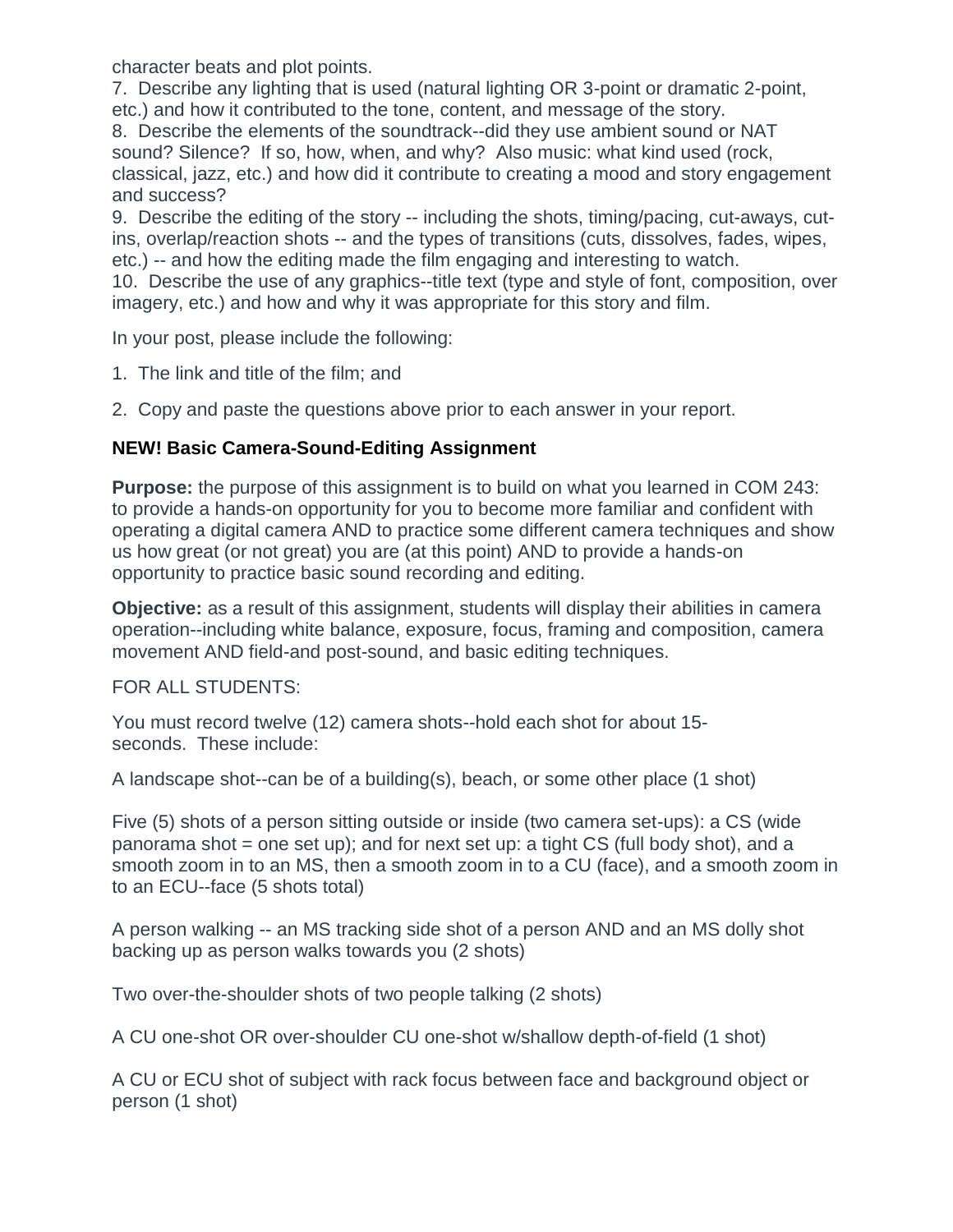Then, create a short video that showcases your work:

- 1. Create a title page with your name on it;
- 2. Edit together all of your shots--with ambiance underneath #3 below;

3. Write, record, and edit in a comment-narration about each shot and why you think it's good or not so good; and

4. Record some music underneath your VO comments

## **Production Teams-3**

Click (on Canvas) **here** (Links to an external [site.\)Links](http://pointtv23.com/crew-positions/) to an external site. to see what shows you're assigned to produce--along with additional sign-up opportunities.

#### **Policies: Recording Permissions, Copyright, Professional Use of Equipment, & Posting Projects on the Internet**

#### Recording Permission Process

First: **to shoot indoors** you must secure permission, in advance, if you wish to shoot INSIDE a building. We have a list of the phone numbers of the various building managers on campus, including dorms, that you can have a copy of to take with you. Plan ahead. You must secure permission from the building manager BEFORE you can shoot. Don't assume you can get permission on your way to the shoot. Also, when you check out equipment, you will be issued a "Press Pass"—to be worn by the camera operator for the shoot—which lets the building managers know that you're PLNU students and that are working on a PLNU class projects.

Here's the contact information below for the building coordinators on campus--see below:

**[PLNU Building Coordinators](https://canvas.pointloma.edu/courses/34293/files/1425670/download?wrap=1)** 

For getting permission to shoot in the dorms, you must contact the RD for that dorm.

Second: **to record outdoors**. We have arranged a system with Public Safety whereby, if you are shooting in an exterior common area (ie. outdoor areas between or around buildings), you have permission to shoot in those public areas on campus. That system is the "press pass." IF YOU ARE WEARING the press pass that will be in your camera bag when you check out your gear, you have permission from our department, and public safety, to shoot video outdoor on the PLNU campus. You need special permission to shoot in and around the Fermanian Business Center. Please call and get permission early. The camera operator must wear the "press pass."

Third: **to record off campus**. You are responsible to obtain permission for all offcampus shoots. This means that if you are setting up a tripod and/or lighting and any kind of extensive sound systems with crew and talent in public or private areas, you are responsible for getting permission to shoot--depending which entity (the city, county,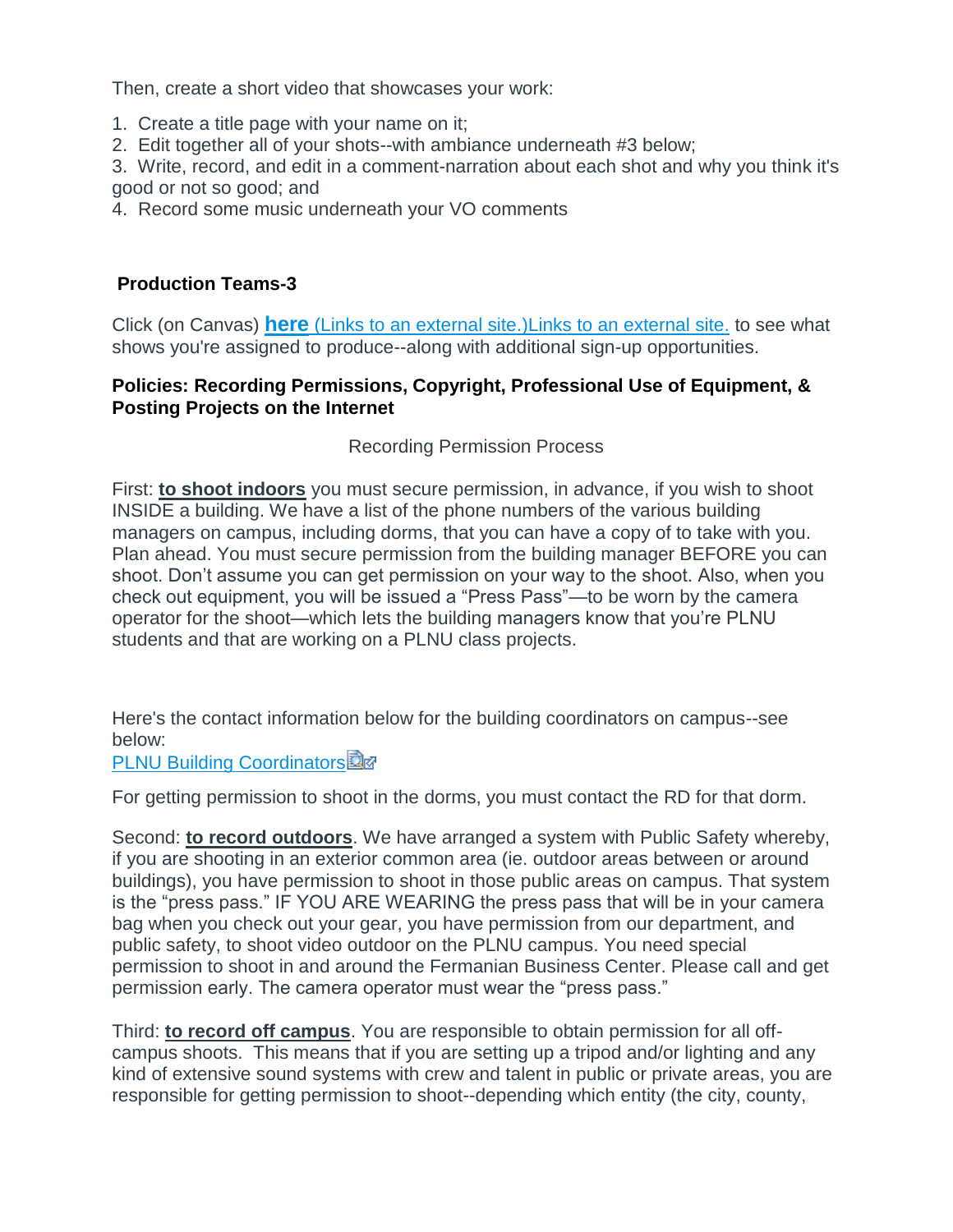state, or federal govt) "owns"/is responsible for that property. If you are shooting indoors on private property, you must get permission from the property owner. This can often require that you show that you have liability insurance--which PLNU provides for student shoots. You must contact Jim Bergherm in PLNU accounting office about insurance forms.

# COPYRIGHT POLICY

If you shoot video with signage (ie. Coca-cola) in the picture you must obtain the rights to show their logo in your footage if you plan to make your video public in any way. An example would be if you want to enter your video into a festival or post it on YouTube. This goes for PLNU signage as well. If you plan to have PLNU logos or signage in your video, you need to get permission from the school to use their copyrighted identifiers. The reason for this is clear. If your video defames the school in any way, you will not get permission. (The same is true of Coca-cola.) In most cases, assuming you are not doing anything to denigrate or besmirch the reputation of the school, permission will, most likely, be granted. We want you to be aware that use of PLNU signage is not automatically assumed. My suggestion is, if you want to do something controversial, don't include signage (PLNU or other) in your footage.

# COPYRIGHT RELEASE

The PLNU Dept of Communication and Theatre owns the copyright to all student video and film projects created as individual or group projects. This includes projects created by the use of student's personal equipment OR the university's equipment in regular production courses and independent practicum course credit projects. The department has the right to make copies of student video and film projects, and display them on PLNU's Channel 23--the closed-circuit student cable channel, on the Point TV Vimeo channel, and at conferences and conventions for educational and program promotion purposes.

# EQUIPMENT USE FOR PROFESSIONAL PROJECTS

The student cannot use equipment for professional production purposes without notification to the instructor. This includes getting paid by third parties for production services using university equipment or selling partial or completed projects to third parties. If a student desires to use university equipment for professional projects and wants to rent the equipment, they may do so -- going through the request process with the instructor. Also, if a student takes on a professional project, and the project was referred to the student by university personnel or the instructor, then the project client must agree to a financial donation to the university -- above and beyond payment to the student. This amount must be negotiated by the client and the instructor.

# INTERNET POSTS OF STUDENT PROJECTS

Students cannot put their programs on the Internet or distribute their programs in any way without university permission. The student may receive permission from the department by notifying the department and specifying what project they would like to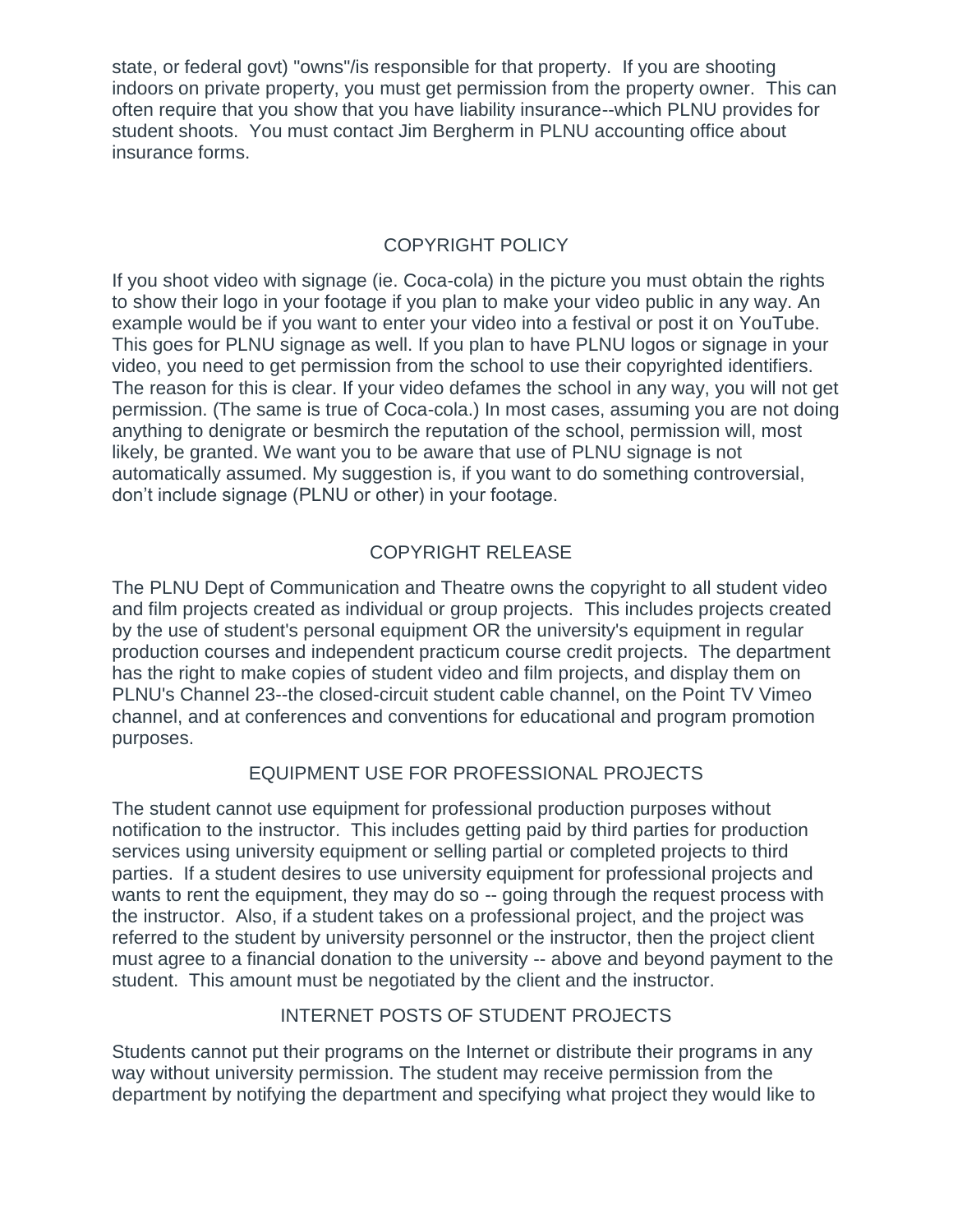distribute, in what venue (eg. YouTube, Vimeo, etc.) and when. The department will work with students to find the widest possible audience for their projects.

NOTE: Any violation of these policies will incur loss of equipment privileges.

# **Evaluation, Deadlines & Project Screenings, & Grading**

Your grades for this course will primarily be based upon two things:

- 1. The total cumulative number of hours that you invest in producing shows and other activities in this course; and
- 2. Your class attendance during the semester.

We'll continue to focus on the importance of striving to produce programs that reflect commitment, faithfulness, dependability, and especially an appreciation for -- and ability to -- produce work that reflects professional production values. As always--you will also be evaluated on your ability to work with others on the group and class projects--this includes your interpersonal skills, flexibility, dependability, teamwork skills, AND ESPECIALLY YOUR COMMITMENT DISPLAYED BY FAITHFULLY FOLLOWING THROUGH ON PROJECTS, MEETING DEADLINES, etc.

What you will **not** be evaluated on is the amount of EFFORT and/or DIFFICULTY you experienced to accomplish the assignments in this course.

# **Your final grade will be based on the following:**

1. You have a minimum time investment/requirement of 40 hours of project production time for this course. This 40 hour requirement is a baseline that is based upon the university-wide assumption (and dean's guidelines) for COM 420 Practicum and COM 421 Internship courses: 40 hours (minimally) is required per credit. Consider this total hourly requirement relatively light--as other academic programs on campus, along with previous schools that I've taught at (and other Christian universities) require substantially more hours... and/or they operate as a volunteer activity where you don't get any credit.

## T**imesheet Hours and Crew Position/Roles**

Your **earned hours** will be based on **which role you have in the different projects**.

# **One (1) Hour (per hour worked) Positions:**

Scriptwriting for interview shows (eg. Reel Students, Acoustic Showcase, etc.). Also, setting up sets in studio, lighting (studio or field), camera (studio or field), performance, sound (studio or field), graphics--operator (studio), teleprompter, and floor directing for any shows but those listed below..

# **One Point Five (1.5) Hours (per hour worked) Positions:**

Writer-producers for any show--you must be doing both roles, and there's only one producer for each show that can claim 1.5 hours per hour worked.

Director-TD's for *Coastline News:* you must do both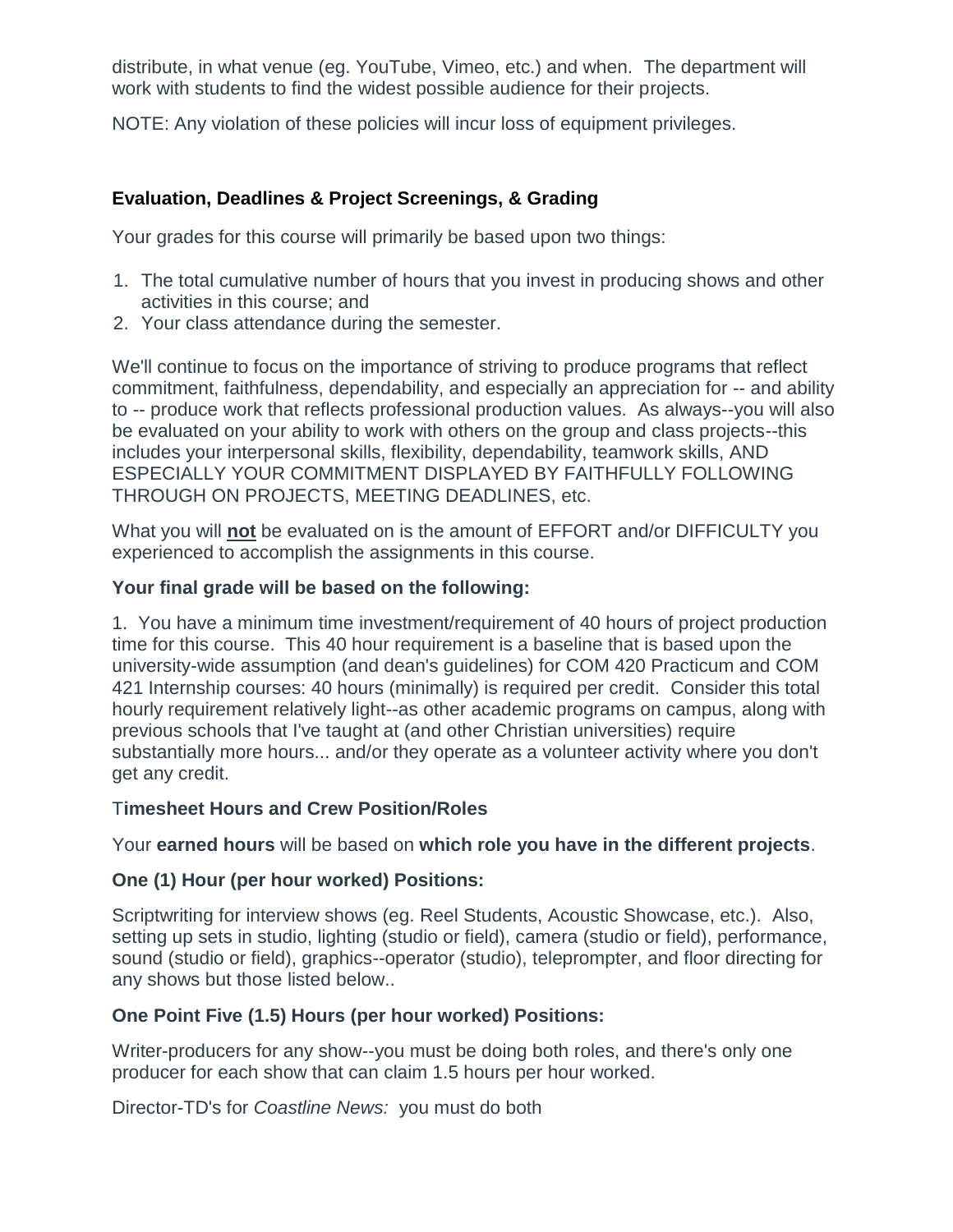Director-TD's for *Loma Sports Tonight* basketball games: you must do both.

Directors and TD's for *Acoustic Showcase:* for TD's there must be at least three (3) effects (in each song) involving overlays or split-screen shots

Directors for short films--that includes creative directing techniques that go beyond basic techniques of traditional camera shots and angles.

Writers: news stories, documentaries, and short films

Editors for news packages (not other types of stories), documentaries, short films with creative editing techniques,

DP's (director of photography) field shooting--for short films, comedy shows, promos, and documentaries--which involves creative lighting and/or overcoming special lighting challenges in the field.

**SPECIAL NOTE:** For those students who do multiple jobs on the project, make sure that you count one (1) hour for an hour's work on your shooting, lighting, etc. roles, and 1.5 hrs on other roles that qualify.

## 2. Your ability to be a **trustworthy, dependable, energetic**, **positive**,

and **cooperative team member** in your production projects and management team activities. This means that you will be expected to diligently attend all planning and production meetings in the programs that you have signed up for and are involved in producing. It also means that your presence and participation in group projects will be characterized by preparation, readiness, and skill to accomplish the task(s) that you are assigned to do. This means that if you are assigned to run a studio camera, graphics, sound, or whatever role, that your knowledge and understanding of the equipment is current--that you have taken time in advance of production to review and practice with the equipment in order to help assure that conventional techniques are followed, and that fundamental mistakes are not made. Afterall, your team members are depending on you to do good work. If you do not show up for a project, and/or you arrive late or leave early without permission from the producer or other person in charge of this shoot--this is a serious violation and, upon notification to instructor, **YOU WILL BE IMMEDIATELY DE-ENROLLED FROM THE COURSE**.

3. Your faithful, dependable, and active participation in class. In our in-class program screening sessions, I will be providing you (for those who request it) with an assessment of your work based on **"entry-level professional expectations."** These expectations are based on past assessments of PLNU seniors' (and other school's I've taught) film and TV portfolios submitted to professionals in film and TV. The range of assessment is based on the following:

- $4 =$  outstanding
- $3 = above average$
- $2 = average$
- $1 =$  below average
- $0 =$  poor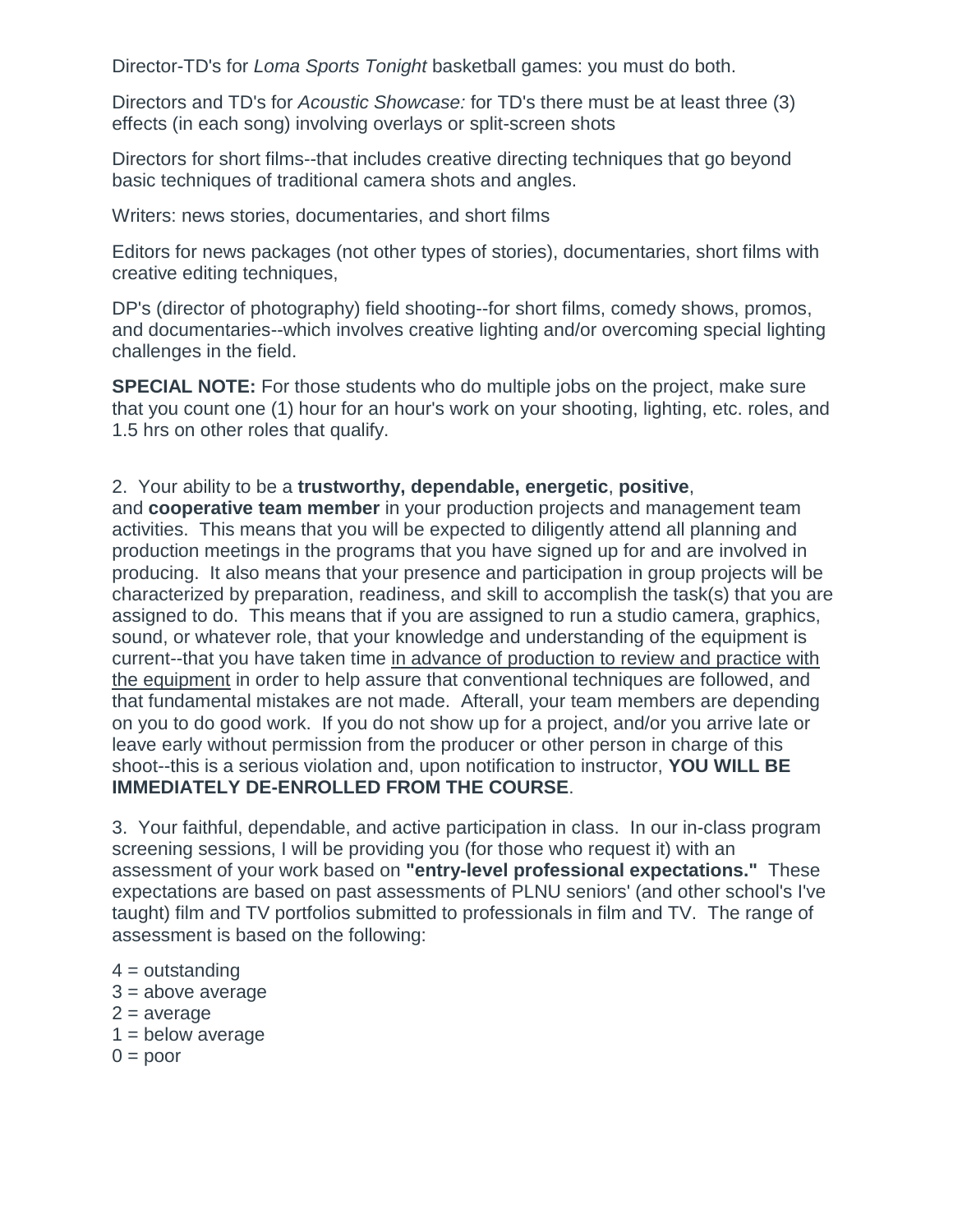PLNU's graduating student portfolios are consistently given average (2.5) to outstanding scores.

# **DEADLINES, PROGRAM "COMPLETENESS," & PROJECT SCREENINGS**

The deadlines for every show and assignment are included on the Modules-Course Schedule or the Assignment pages on Canvas. It is the job of the producer to make sure that the program is shown in class on the deadline date AND is complete. "Completeness" means that it is the complete program -- including graphics (title, credits, and any other relevant information). Producers will be penalized a full grade point (in the course) for a late submission for in-class screening. Two (2) late programs submitted will incur an "F" grade for the course. Also, the screening and camera-sound-editing assignment MUST ALSO BE SUBMITTED ON-TIME-- or you will incur a full-grade point reduction for every late submission.

# **ADDITIONAL EVALUATION FOR** *COASTLINE NEWS* **TALENT & CREW:**

All broadcast journalism and media com majors who are working on Coastline News will have an additional evaluation made by the *Coastline News*Manager. Click [Coastline](https://canvas.pointloma.edu/courses/34293/files/1425671/preview)  [News Crew Evaluation Sheet.pdf](https://canvas.pointloma.edu/courses/34293/files/1425671/preview) to see the content and criteria for this evaluation. This will be used for formative evaluation purposes so that you can track your progress in these areas throughout the semester. All other expectations and requirements for evaluation are also applicable to *Coastline News* show production.

# **Grading Criteria:**

Course Grade and 'Total Hours:

60+ A

50-59 B

40-49 C

30-39 D

Students who submit timesheets that have less than 40 total hours for the semester will incur an "F" grade in the course. There are no "I" grades issued in this course.

# **Class Attendance:**

Given the purpose and logic connected to this course---eg. it is created for formative evaluation purposes and can only work if students are present in the in-class screening sessions--there are penalties for absences.

Penalties for class absences: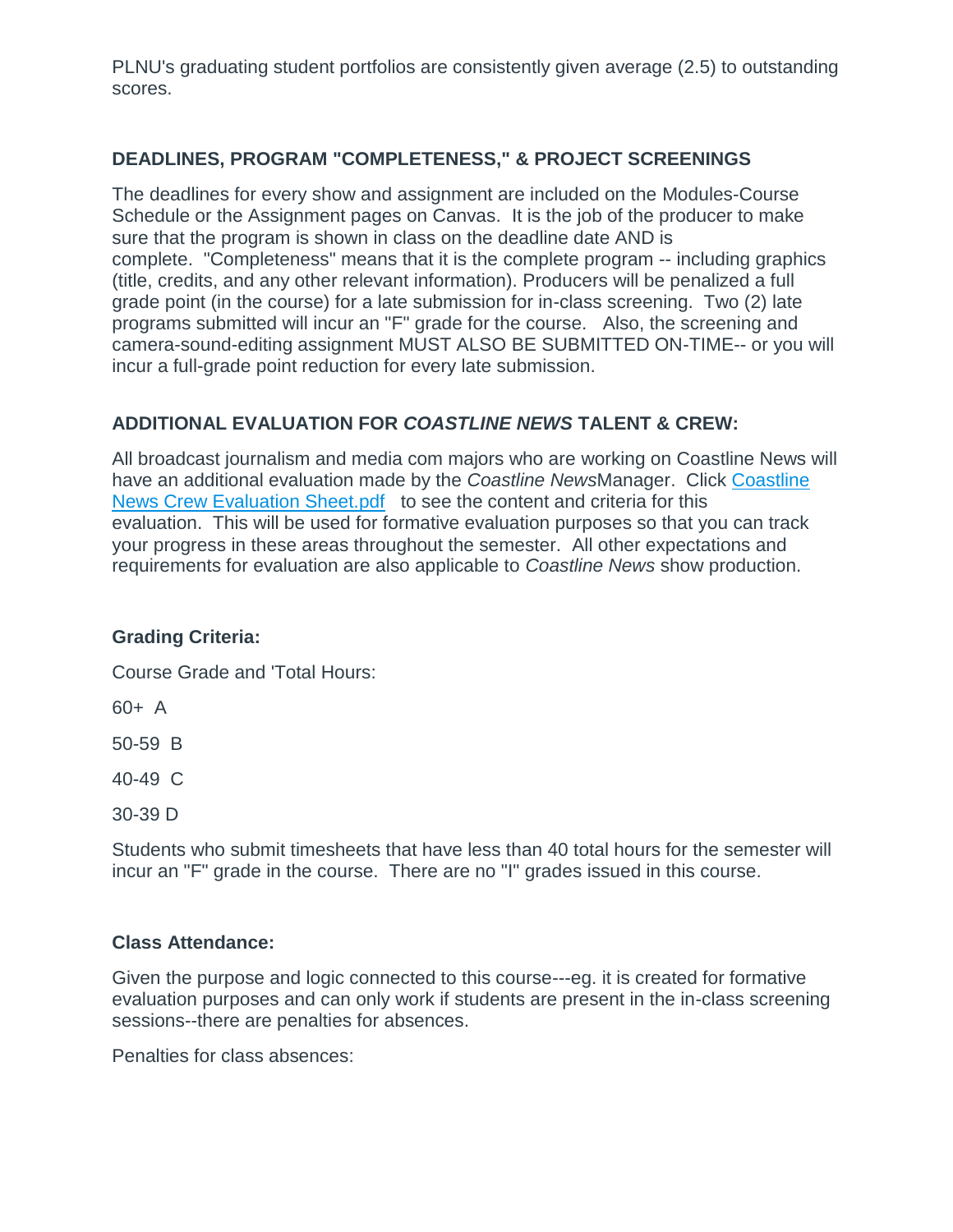One (1) absence will incur a .5 reduction in your course grade (giving you an A- if you earned an A...but had one absence)

Two (2) absences will incur a full-grade point reduction

Three (3) absences--that's 20% of course attendance for the semester and grounds for being kicked out of the course

All grades are final and will not be changed.

# **REMINDER: Missing A Project Commitment**

The penalty for missing a production project shoot which you have committed to is deenrollment from the course OR if this occurs after PLNU de-enrollment deadline, you receive an F-grade for the course.

# **Top 10+ Commandments of Outstanding Camerawork and Recording**

Click on the attachment for some tips on how to be an outstanding camera operator/director, etc.

SPECIAL NOTE: these tips are established conventions/rules for production. However, there are times when such rules are violated (i.e. stylized camera, direction, editing, etc. throughout a particular show). If you have questions about this, see Dr. Hueth.

# **Attachments (on Canvas)**

- [Top 10+ Commandments of Camera & Recording.doc](https://canvas.pointloma.edu/courses/34293/files/1425686/download?wrap=1)
	- Thou shalt always have correct white balance.
	- Thou shalt have every shot in focus and use manual focus.
	- Thous shalt have every shot using correct exposure (f-strop/iris setting) and with manual iris.
	- Thou shalt stage/position the subject/object in a place that doth not have bright backgrounds that would cause the subject/object to be too dark.
	- Thou shalt have mostly static shots, and every static shot steady (use a tripod), your lap, the ground, lean against a pole, whatever it takes to make the shot steady.
	- Thou shalt have every moving shot smooth and steady (use a wide angle lens and/or steadicam junior, jib, etc. to assure this).
	- Thou shalt have every shot with good framing and composition, with good head room, nose room, etc.
	- Thou shalt record three-quarter face shots for interviews (not profiles), with camera at eye level.
	- Thou shalt have camera movements (pans, tilts, zooms, dollies, etc.) that are motivated/have a reason—and they will be limited.
	- Thou shalt utilize the "law of natural glance" to get good camera coverage of an event, scene, etc.
	- Thou shalt shoot cutaways and cut-ins (when needed) to show important stuff or cover possible edits--or for other reasons.
	- Thou shalt record natural sound wherever thou shalt shoot.
	- Thou shalt use the "big key/back/side light in the sky" (the sun) and other lights/accessories to get good lighting on the face (e.g. white bounce card) when shooting outside.
	- Thou shalt use portable lights to see and make the main subject of the shot stand out from the background.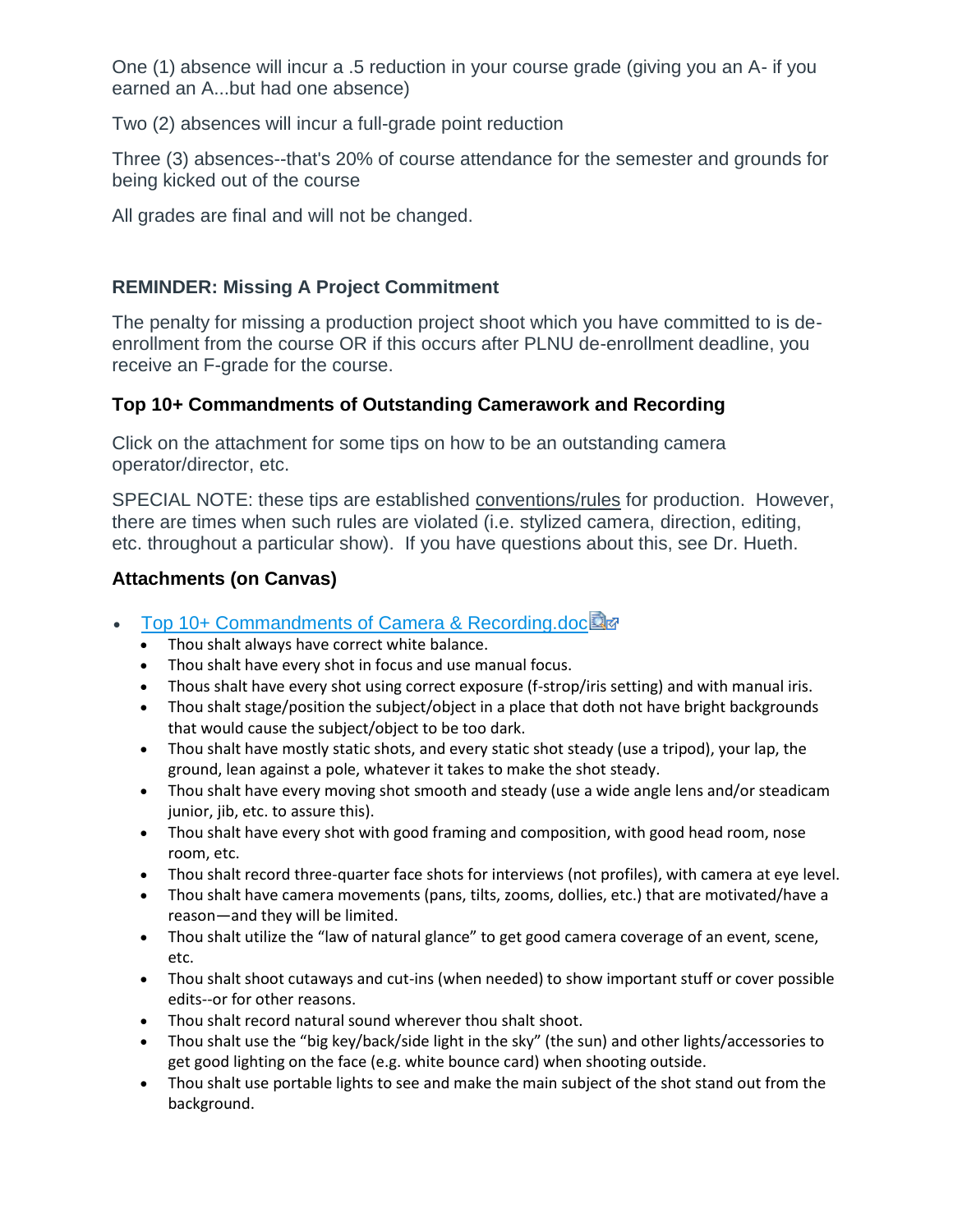- Thou shalt use the right mic and put it in the right place for every recording situation to insure that the voice/main sound you're recording has strong presence and can be heard properly.
- Thou shalt use a long lens (and shallow depth of field) to focus attn on the face, and a short lens (and deep depth of field) to show the subject & background environment.

## **Course Schedule**

**For show production schedules and crew lists--go to the Point TV website:** [http://pointtv23.com/ com425and243/](http://pointtv23.com/com425and243/) (Links to an external site.)Links to an external site.

## **COM425 Spring, 2017 Course Schedule**

Includes project due dates/screenings, project production weeks, assignments, and workshops

# **WEEK 1 January 10, 2017**

- Steve Riddle, PLNU Assistant Athletic Director (Facilities), and Danny Barnts, PLNU Assistant Athletic Director--process and expectations for athlete interviews, etc. at PLNU
- Introduction to class, structure, role expectations, exercises and assignments, and production schedule
- Program production sign-ups
- Coastline News #1--story assignments
- Student-crew pictures for studio bulletin board

**WEEK 2 January 16, 2017** (no class meeting--MLK Day) SCREENING ASSIGNMENT POST DUE

**WEEK 3 January 23, 2017 --** COASTLINE NEWS 1 PRODUCTION WEEK CAMERA-SOUND-EDIT ASSIGNMENT DUE STUDIO: Run-Through of Coastline News (1st 5 minutes or so)

**WEEK 4 January 30, 2017 --** LST 1 PRODUCTION WEEK--SEA LIONS **BASKETBALL** 

SCREEN: Coastline News 1 Planning LST basketball games STUDIO WORKSHOP: field camera & tripod studio configuration set-up

Thursday, February 2, 2017, (1:30 set up) -- 5:30-10 p.m.**--**LST Sea Lion Basketball Saturday, February 4, 2017, (12-noon set up) -- 2:00-7:30 p.m. **--** LST Sea Lion **Basketball** 

**WEEK 5 February 6, 2017 -** COASTLINE NEWS 2 PRODUCTION WEEK SHORT FILM PITCHES DUE

SCREEN: LST 1, Heynouncements 1, Promo 1 WORKSHOPS: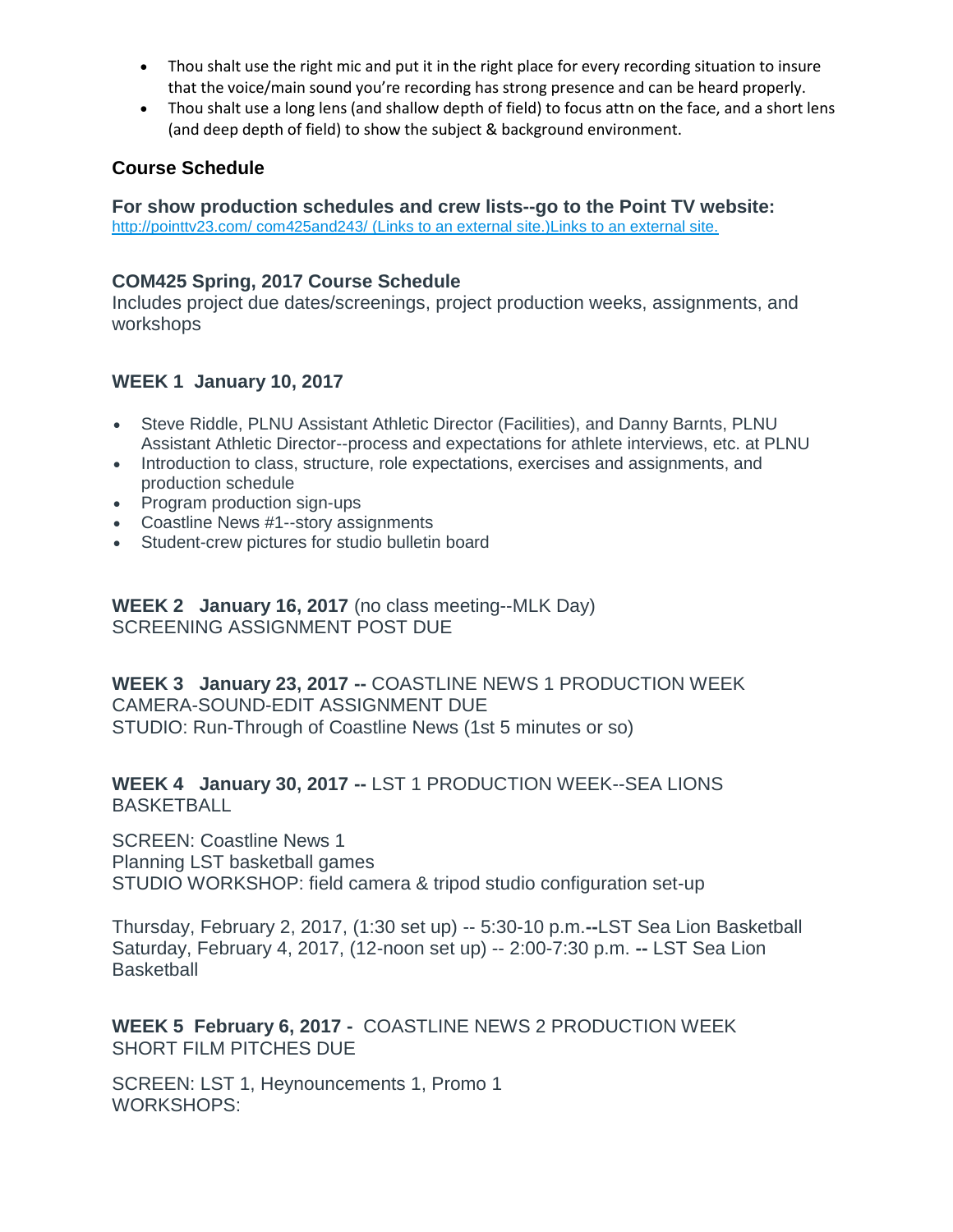- A. "Writing News Readers" with Davis Bourgeois
- B. "How to Be a Director of Photography (DP)" with Nick Macedo (at studio)

**WEEK 6 February 13, 2017** PROFESSORS DRINKING COFFEE 1 WEEK; LST 2 PRODUCTION WEEK

SCREEN: Coastline News 2; LST 1, PLNU Athletics Dept Commercial

#### **WEEK 7 February 20, 2017 -** COASTLINE NEWS 3 PRODUCTION WEEK

SCREEN: Heynouncements 3, Promo 3, WORKSHOP: TBA

**WEEK 8 February 27, 2017** - ACOUSTIC SHOWCASE 1 PRODUCTION WEEK; LST 3 PRODUCTION WEEK

SCREEN: Professors Drinking Coffee 1; Coastline News 3; LST 2; Heynouncements 4 WORKSHOP: Edit Demo--coloring & sound with Nick

#### **WEEK 9 -- NO CLASSES (SPRING BREAK)**

**WEEK 10 March 13, 2017 -** COASTLINE NEWS 4 PRODUCTION WEEK

SCREEN: Promo 4, Heynouncements 6

WORKSHOP: TBA

**WEEK 11 March 20, 2017 -** PROFESSORS DRINKING COFFEE 2 WEEK; LST 4 PRODUCTION WEEK

SCREEN: LST 3; Acoustic Showcase 1; Coastline News 4; 60 Second Challenge Films 1 & 2

**WEEK 12 March 27, 2017 -** COASTLINE NEWS 5 PRODUCTION WEEK

SCREEN: LST 4, Acoustic Showcase, Coastline News 5, Film Review Show, Heynouncements 7, 60 Second Challenge Film 2 WORKSHOP IN STUDIO: TBA

**WEEK 13 April 3, 2017 -** ACOUSTICS SHOWCASE 2 PRODUCTION WEEK

SCREEN: Coastline News 5; Professors Drinking Coffee 2; Heynouncements 8

**WEEK 14 April 10, 2017 -** COASTLINE NEWS 6 PRODUCTION WEEK; LST 5 PRODUCTION WEEK

SCREEN: LST 4, Heynouncements 9,

## **WEEK 15 April 17, 2017--NO CLASS MTG (HAPPY EASTER!)**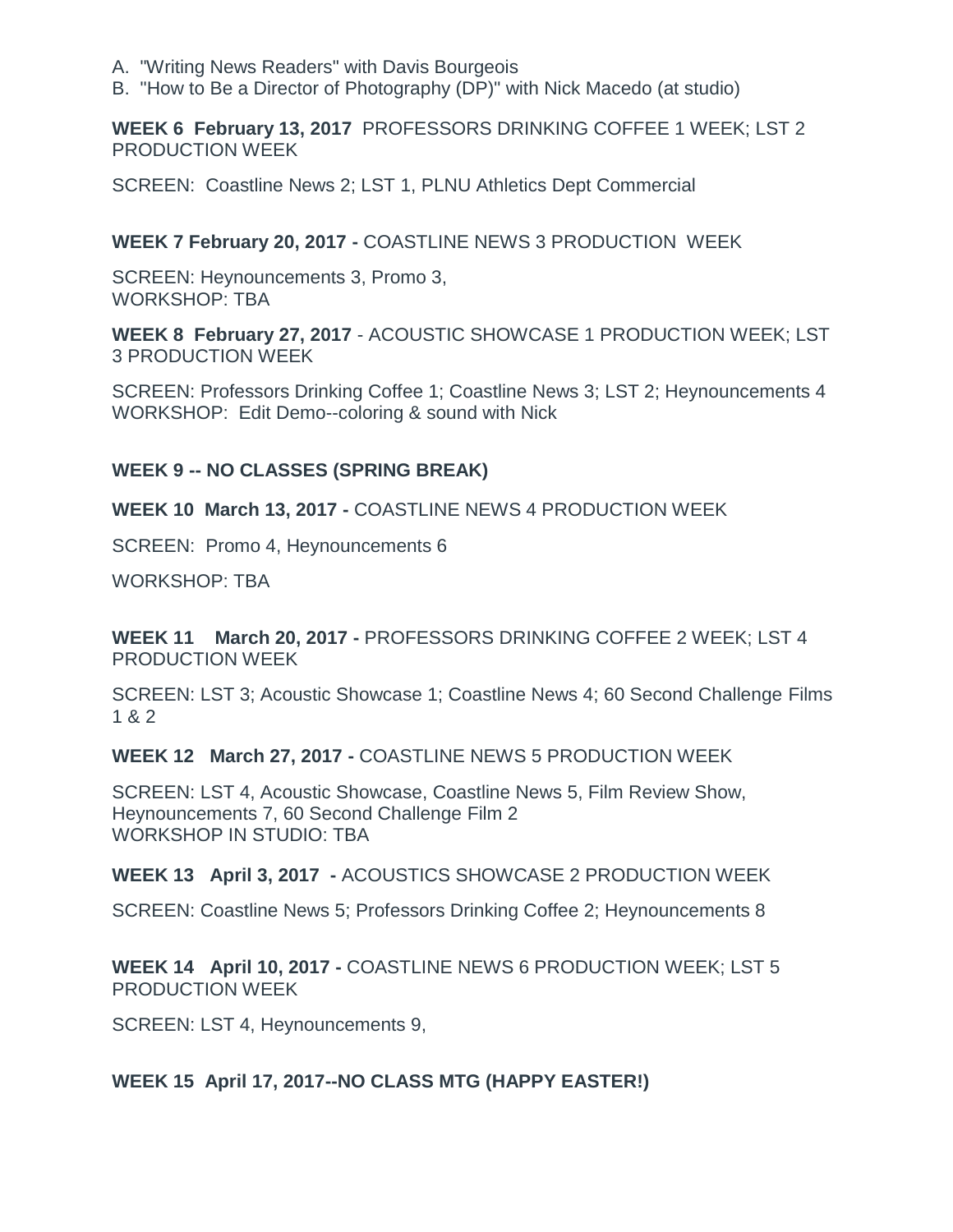## **WEEK 16 ALTERNATIVE MTG TIME: (because of NAB-BEA trip)**

## **WEDNESDAY, April 26, 2017, 1:30-2:45 p.m.**

SCREEN: 60 Second Challenge Films 3 & 4; Coastline News 6; Heynouncements 10; LST 5; Acoustic Showcase 2

## **Cheating and Dishonesty**

*It is assumed that students will be honorable in all of their academic work. Dishonesty in assignments, examinations, media projects, or any other academic work is an affront to fellow students and faculty and will not be tolerated. this is a serious breach of honesty. This kind of behavior can incur anything from an automatic "F" grade on an assignment, to an automatic "F" grade for a course, to expulsion from the university. See the PLNU "Cheating and Dishonesty Policy" link below for more details about definitions of these behaviors and the consequences.*

Students should demonstrate academic honesty by doing original work and by giving appropriate credit to the ideas of others. As explained in the university catalog, academic dishonesty is the act of presenting information, ideas, and/or concepts as one's own when in reality they are the results of another person's creativity and effort. Violations of university academic honesty include cheating, plagiarism, falsification, aiding the academic dishonesty of others, or malicious misuse of university resources. A faculty member who believes a situation involving academic dishonesty has been detected may assign a failing grade for a) that particular assignment or examination, and/or b) the course following the procedure in the university catalog. Students may appeal also using the procedure in the university catalog.

## **Link to Cheating and Dishonesty Policy:** (on Canvas)

[http://www.pointloma.edu/experience/community/student-life/student-handbook/student](http://www.pointloma.edu/experience/community/student-life/student-handbook/student-policies-regulations/academic-honesty)[policies-regulations/academic-honesty](http://www.pointloma.edu/experience/community/student-life/student-handbook/student-policies-regulations/academic-honesty)

# **Equipment & Facilities**

# EQUIPMENT AND FACILITIES

Camcorders, microphones, lighting kits, and other equipment are available for check-out at the PLNU studio. Check-out and return times and policies are posted on the PLNU TV & Film bulletin board by the studio door. You are responsible to be aware and abide by the policies. Students who do not abide by the policies will be penalized.

Unfortunately, we do not have enough equipment for everyone to use simultaneously. Therefore, it is very important that you practice what you're learning in this and other past production courses: plan ahead, schedule shooting times and edit sessions in advance, abide by the policies, and be a good steward of the resources that are provided. Our equipment and facilities are not only academic labs, but are also professional production facilities for on and off-campus constituents. The success and improvement of the academic program in media studies at PLNU is dependent upon the condition, quality, and success of this facility.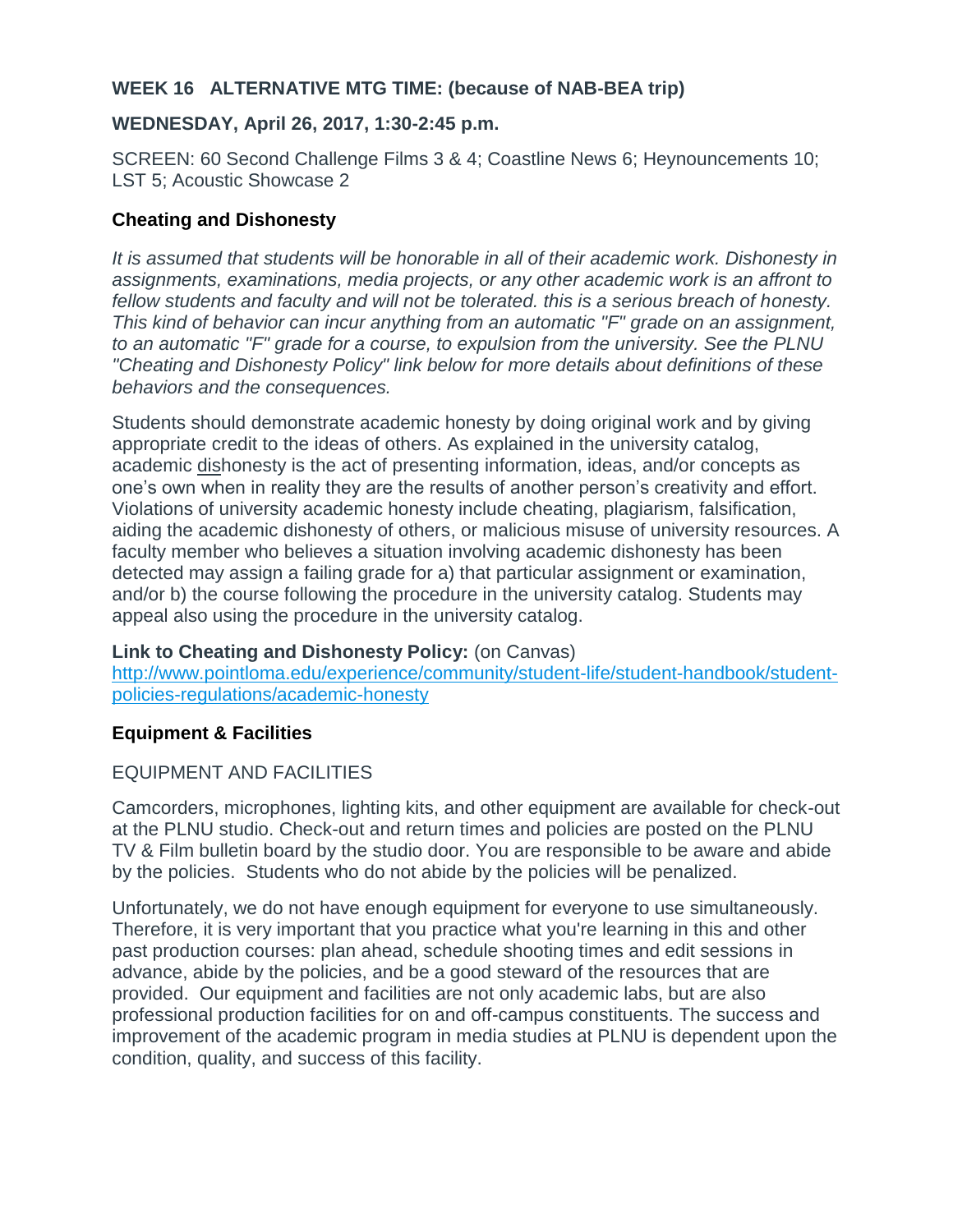Eating and drinking is especially forbidden in the control room, the edit bays, and the studio. You will be required to clean-up, strike, and return all equipment and other items to their proper places after labs and project sessions. Also, please take everything out of the facility that you bring into the facility. If I, other faculty, or department TA's consistently find papers, books, scripts or other items traceable to a student, that student's participation grade will be affected. The studio and edit bays are work areas that need to be kept as neat and clean as possible.

A Final Note: please treat equipment as if it were your own, you depended upon it for your own livelihood, and you did not have any money to fix or replace it.

## **Attendance & Participation**

#### **INTRODUCTION:**

This course is one of the keys to student success in our program. The purpose of this course is for students to improve their knowledge and skills in television and film production. The only way that one can detect improvement is if they get constructive feedback from the instructor and peers about the quality of their work. This kind of evaluation happens in this course during our in-class screenings. Therefore, your success in this course is based on your faithful attendance and the presence of the two different kinds of evaluation:

**Formative** evaluation involves submitting work and getting instructor and peer feedback about the quality of your work w/o being assigned a grade. All of your production work in this course will involve formative evaluation.

#### AND

**Summative** evaluation involves submitting work and receiving a grade for that work. Your course grade in this class will be based upon the amount of time and your faithfulness to follow through on your commitment to do the work that you volunteered for and/or were assigned to do.

## **ATTENDANCE POLICIES:**

## \*SEE THE "EVALUATION & GRADING" PAGE FOR PENALTIES FOR CLASS ABSENCES.

**From the Provost:** Regular and punctual attendance at all classes in which a student is registered is considered essential to optimum academic achievement. Therefore, regular attendance and participation in each course are minimal requirements to be met. There are no allowed or excused absences except when absences are necessitated by certain university-sponsored activities and are approved in writing by the Provost.

Whenever the number of accumulated absences in a class, for any cause, exceeds ten percent of classes (this is equivalent to one and one-half weeks or longer in a 16-week semester course), the faculty member has the option of filing a written report to the Vice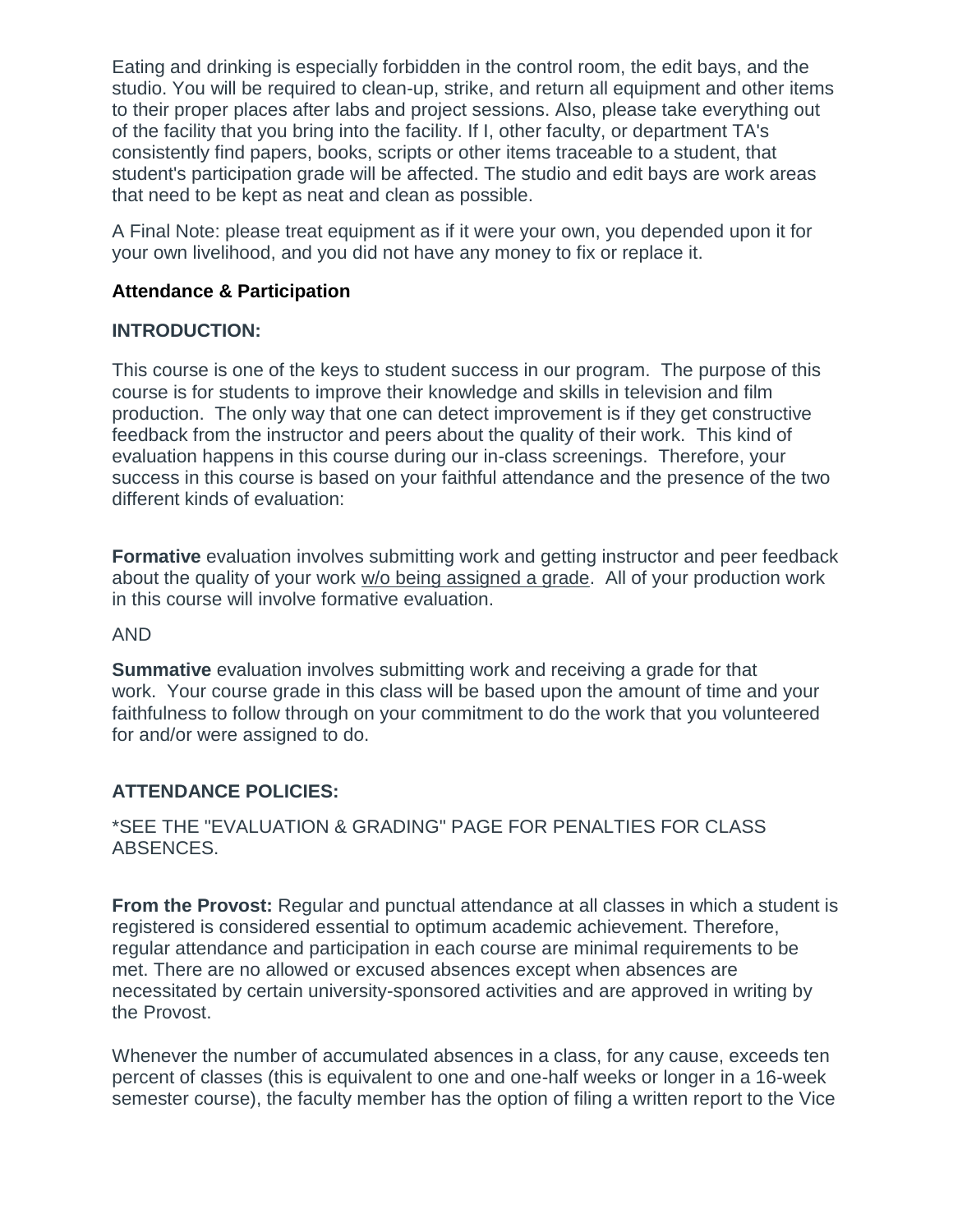Provost for Academic Administration which may result in de-enrollment, pending any resolution of the excessive absences between the faculty member and the student. If more than 20 percent (three weeks or longer in a semester-long course) is reported as missed, the faculty member may initiate the student's de-enrollment from the course without advance notice to the student. If the date of de-enrollment is past the last date to withdraw from a class, the student will be assigned a grade of "F" or "NC." There are no refunds for courses where a de-enrollment was processed.

This is not like a normal college course. You are working on projects together in a simulated professional environment--a TV Station/TV-film production company. This is an upper-division course in the major. I expect you to approach this course in a serious way, and to especially consider the following:

1. Unexcused absences (or tardiness) from production project assignments are serious infractions. See "Special Note" below.

2. You will all be evaluated by *the Point TV* station management team, the program producers, our media operations manager, Rick Moncauskas, and the instructor. The purpose of these evaluations is not to "rat each other out," but to provide feedback to me about your professional socialization--an important part of this course, and which includes your attitude, dependability, maturity, and faithfulness in meeting the demands of this course. This is similar to what happens in professional TV stations, independent production companies, and TV and film studios. We are accountable to one another, and your grade (and continued enrollment in the course) will be based on this aspect of your participation in this course.

## SPECIAL NOTE:

Any student that signs up for a project and does not follow through on their commitment for the scheduled production (or leaves early--without advance notice and producer permission before production is complete), **will automatically be de-enrolled from the course by the instructor.**

# **PLNU Academic Behavior Policy**

See the university's new policy included in the PLNU undergraduate handbook:

Both faculty and students at Point Loma Nazarene University have the right to expect a safe and ordered environment for learning. Any student behavior that is disruptive or threatening is a serious affront to Point Loma Nazarene University as a learning community. Students who fail to adhere to appropriate academic behavioral standards may be subject to discipline. Although faculty members communicate general student expectations in their syllabi and disruptive student conduct is already addressed in the Undergraduate Student Handbook, the purpose of this policy is to clarify what constitutes disruptive behavior in the academic setting and what actions faculty and relevant administrative offices may take in response to such disruptive student behavior.

"Disruption," as applied to the academic setting, means classroom, instructor or classmate-related student behavior that a reasonable faculty member would view as interfering with or deviating from normal classroom, class-related, or other facultystudent activity (advising, co-curricular involvement, etc.). Faculty members are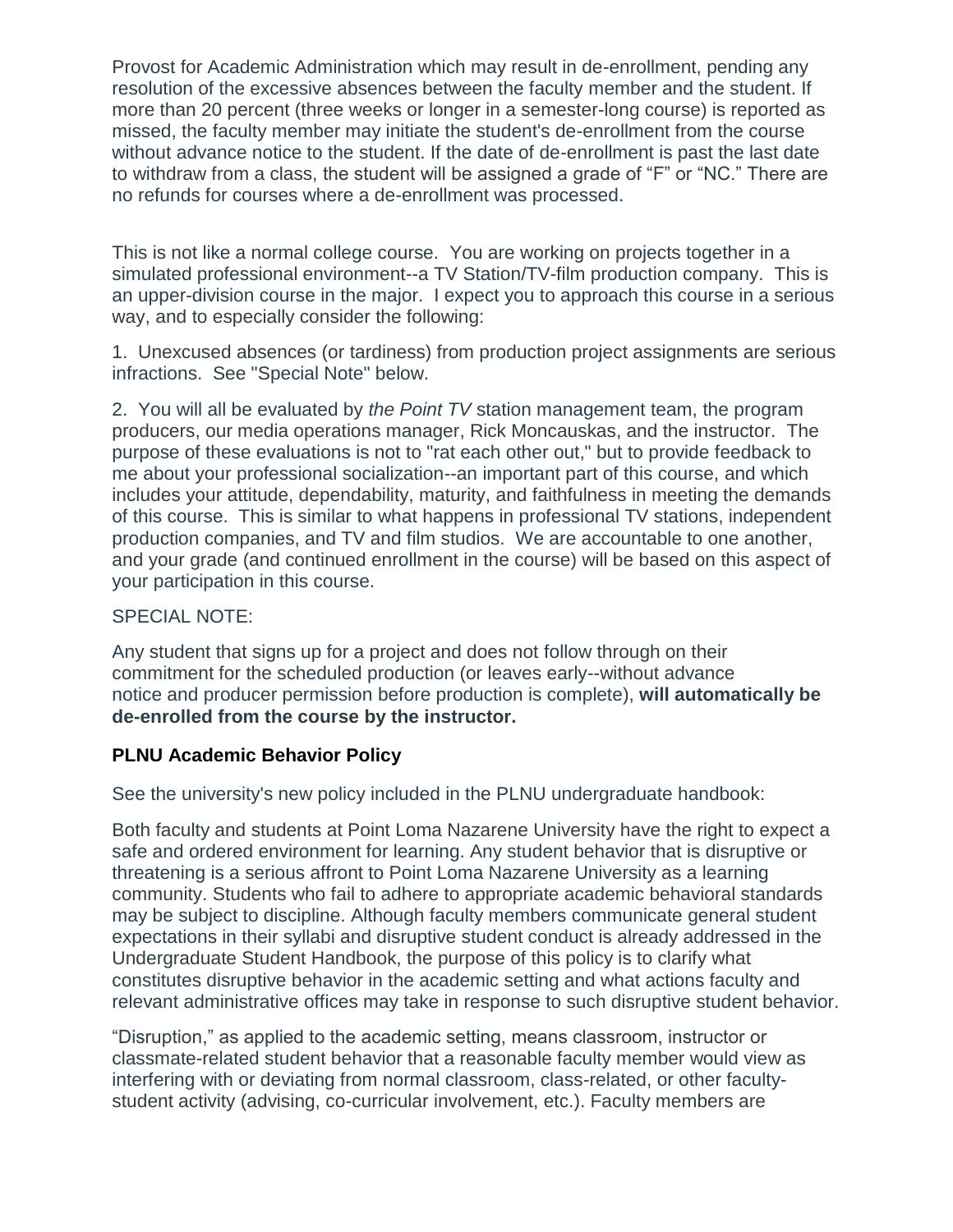encouraged to communicate positive behavior expectations at the first class session and to include them in course syllabi. Examples of disruptive classroom behavior include, but are not limited to:

- persistent speaking without being recognized or interrupting the instructor or other speakers;
- overt inattentiveness (sleeping or reading the newspaper in class);
- inordinate or inappropriate demands for instructor or classroom time or attention;
- unauthorized use of cell phone or computer;
- behavior that distracts the class from the subject matter or discussion;
- unwanted contact with a classmate in person, via social media or other means;
- inappropriate public displays of affection;
- refusal to comply with reasonable instructor direction; and/or
- invasion of personal space, physical threats, harassing behavior or personal insults.

The policy applies if the behavior is reported by a faculty member or academic administrator and occurs exclusively or primarily in a student-faculty member interaction. Incidents which involve both academic and non-academic behavior may result in responses coordinated by the Vice Provost for Academic Administration and the Dean of Students.

Civil and polite expression of disagreement with the course instructor, during times when the instructor permits discussion, is not in itself disruptive behavior and is not prohibited.

Some students possess medical or psychological conditions that may affect functioning within the standards of the university. Although such students may be considered disabled and are protected under the Rehabilitation Act/ADA, they are required to meet the fundamental university academic and behavioral policy as described in the Student Handbook, Undergraduate Catalog and/or faculty syllabi.

# **PLNU ACADEMIC HONESTY POLICY<sup>®</sup>**

Students should demonstrate academic honesty by doing original work and by giving appropriate credit to the ideas of others. Academic dishonesty is the act of presenting information, ideas, and/or concepts as one's own when in reality they are the results of another person's creativity and effort. A faculty member who believes a situation involving academic dishonesty has been detected may assign a failing grade for that assignment or examination, or, depending on the seriousness of the offense, for the course. Faculty should follow and students may appeal using the procedure in the university Catalog. See [Academic Policies](http://catalog.pointloma.edu/content.php?catoid=18&navoid=1278) for definitions of kinds of academic dishonesty and for further policy information.

# **See the university's NEW POLICY included in the PLNU undergraduate handbook:**

# **PLNU COPYRIGHT POLICY ⊛**

Point Loma Nazarene University, as a non-profit educational institution, is entitled by law to use materials protected by the US Copyright Act for classroom education. Any use of those materials outside the class may violate the law.